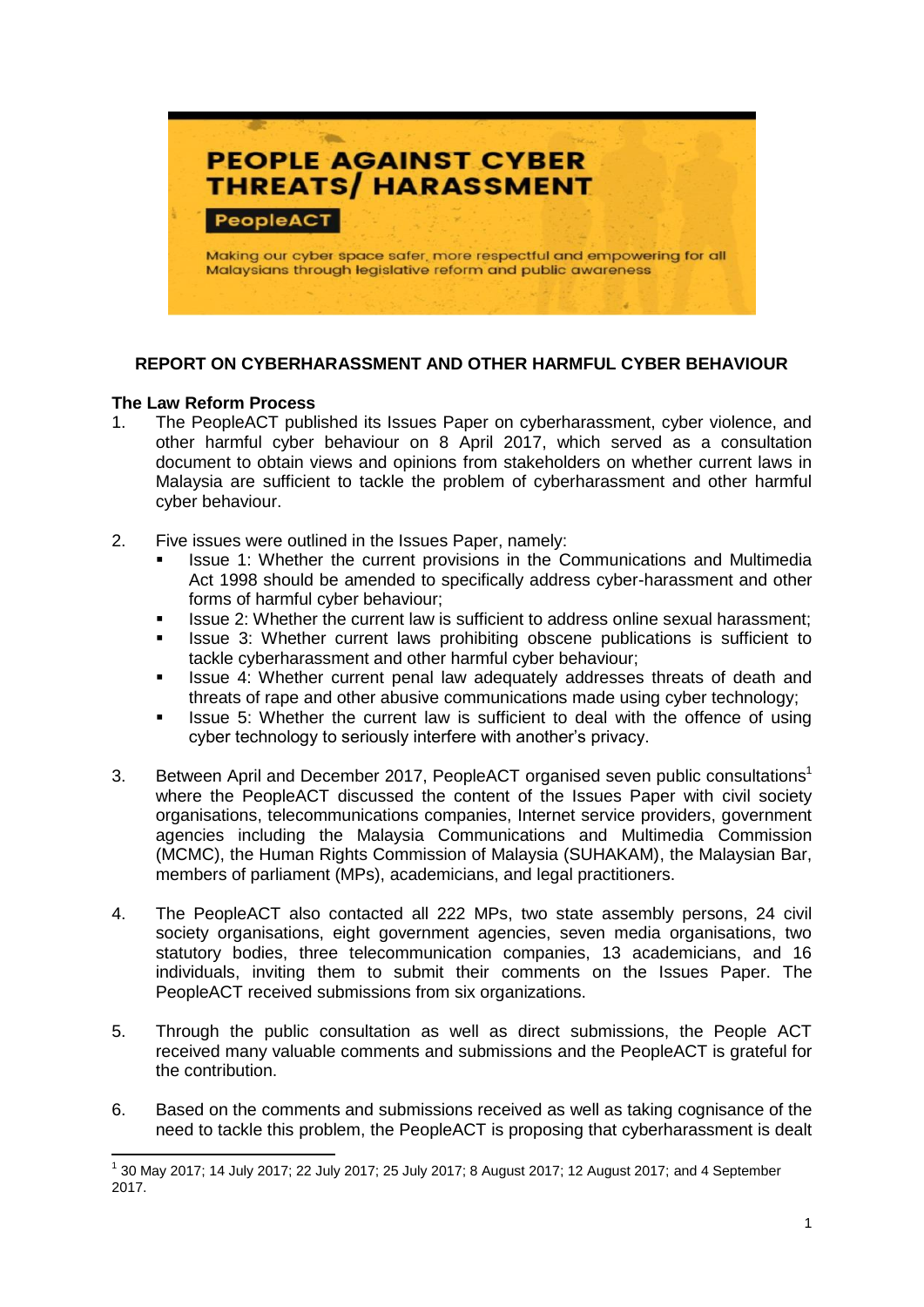with through legislation and an awareness raising campaign. The latter has been carried out by the PeopleACT since April 2017. As regards the former, this report, which includes draft legislation, is meant to assist the government and other stakeholders, by providing a legal framework, which could afford legal protection and remedies to survivors of cyberharassment and other harmful cyber behaviour in Malaysia. It is highlighted that the proposed draft legislation does not prescribe the type of punishment or the length of punishment. The PeopleACT has intentionally omitted this as it does not possess the expertise in this area and further work would need to be done on the detailed type and length of punishment.

- 7. The PeopleACT would like to reiterate its commitment to freedom of expression in accordance with international human rights standards i.e. that freedom of expression is the general rule. As it is not an absolute right, restrictions are permissible so far as it is provided by law (and interpreted narrowly); proportionate; and are necessary for the respect of the rights and reputations of others, or for the protection of national security, or public order, or public health or morals.
- 8. As specified in the Issues Paper, a number of laws are unsuitable (and therefore not considered) to be used to tackle cyberharassment and the like, as these laws, at its essence, unnecessarily restrict freedom of expression in Malaysia and could create additional barriers to freedom of expression in Malaysia:
	- Firstly, criminal defamation set out in section 499 of the Penal Code. The PeopleACT is of the opinion that to couch defamation within the realm of criminal law, which attracts imprisonment and heavy fines, is disproportionate and is not a permissible restriction to freedom of expression. The United Nations Special Rapporteur on Freedom of Expression has continued its call for governments to repeal criminal defamation laws; $<sup>2</sup>$ </sup>
	- Secondly, the Sedition Act 1948 is unsuitable to be used to tackle the problem of cyberharassment as there is a lack of clarity with regard to fundamentals of the said legislation; this has the potential to leave a negative effect on freedom of expression in Malaysia. In addition, with Malaysia's commitment to the Human Rights Council to address concerns regarding the Sedition Act 1948, $3$  the PeopleACT feels that a separate exercise is required to deal with the Sedition Act 1948 to ensure the balance between freedom of expression and restrictions;
	- Finally, section 298A of the Penal Code, which makes it an offence for any person who "by words, either spoken or written, or by signs, or by visible representations, or by any act, activity or conduct, or by organizing, promoting or arranging, or assisting in organizing, promoting or arranging, any activity, or otherwise in any other manner (a) causes, or attempts to cause, or is likely to cause disharmony, disunity, or feelings of enmity, hatred or ill will; or (b) prejudices, or attempts to prejudice, or is likely to prejudice, the maintenance of harmony or unity, on grounds of religion, between persons or groups of persons professing the same or different religions". For this provision, the PeopleACT would like to highlight that in the case of *Mamat Daud & Ors v The Government of Malaysia*, 4 the Supreme Court held that section 298A of the Penal Code is invalid and null and void. This was affirmed by the Court of Appeal in the case of *Tan Jye Yee & Anor v PP*. 5

**.** 

 $2$  Report of the Special Rapporteur on the promotion and protection of the right to freedom of opinion and expression, Frank La Rue, 4 June 2012, A/HRC/20/17, Human Rights Council, Twentieth session, <https://documents-dds-ny.un.org/doc/UNDOC/GEN/G12/137/87/PDF/G1213787.pdf?OpenElement> accessed

<sup>28</sup> March 2017.

 $^3$  UN Press Release, 'Malaysia Sedition Act threatens freedom of expression by criminalising dissent', 8 October 2014, <http://www.ohchr.org/EN/NewsEvents/Pages/DisplayNews.aspx?NewsID=15144#sthash.ZRjfUJs1.dpuf> accessed 28 March 2017.

<sup>4</sup> [1988] 1 CLJ 11.

<sup>5</sup> [2015] 2 CLJ 745.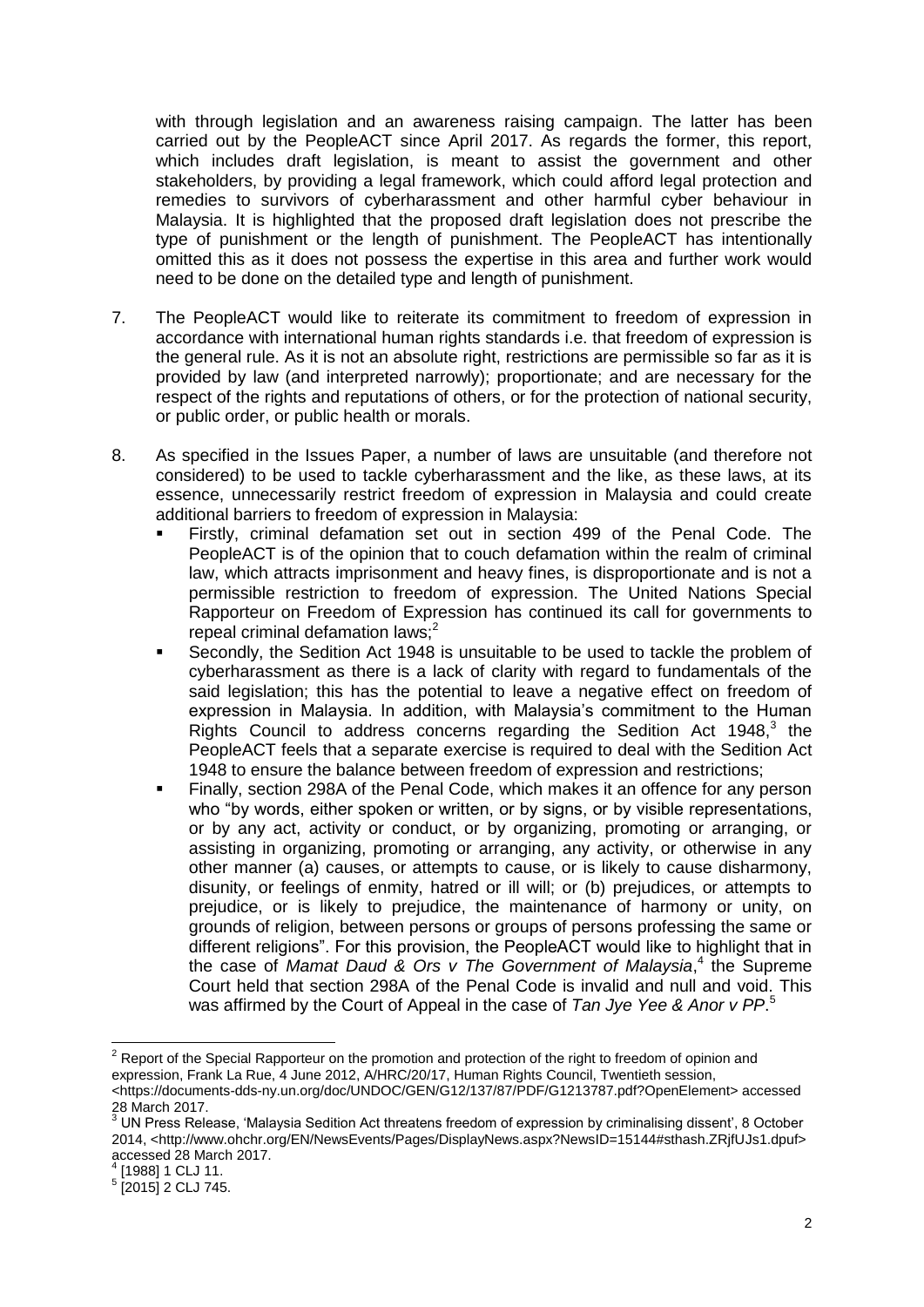9. In conclusion, the PeopleACT would like to point out that cyberharassment and other harmful cyber behaviour is a growing problem in Malaysia and it is important that Malaysia acts now to tackle the problem. Since the publication of the PeopleACT's Issues Paper, the Ministry of Communication and Multimedia recorded 1,150 complaints relating to cyberbullying, harassment, menacing actions, misuse of personal information and photos with the intention to shame or humiliate another individual between January and July 2017. $<sup>6</sup>$  In addition, the same Ministry observed</sup> that there has been an increased use of the Internet by Malaysians particularly social media platforms – in 2017, there were 24.1 million Internet users in Malaysia, of which 89.3 per cent used social media platforms and 15.5 per cent were below the age of 19 years.<sup>7</sup>

 6 Pemberitahuan Pertanyaan Dewan Rakyat, Soalan No. 384.

<sup>7</sup> Dewan Negara, Parliament Ketiga Belas, Penggal Lima, Mesyuarat Ketiga, 7 December 2017, DN 7.12.2017.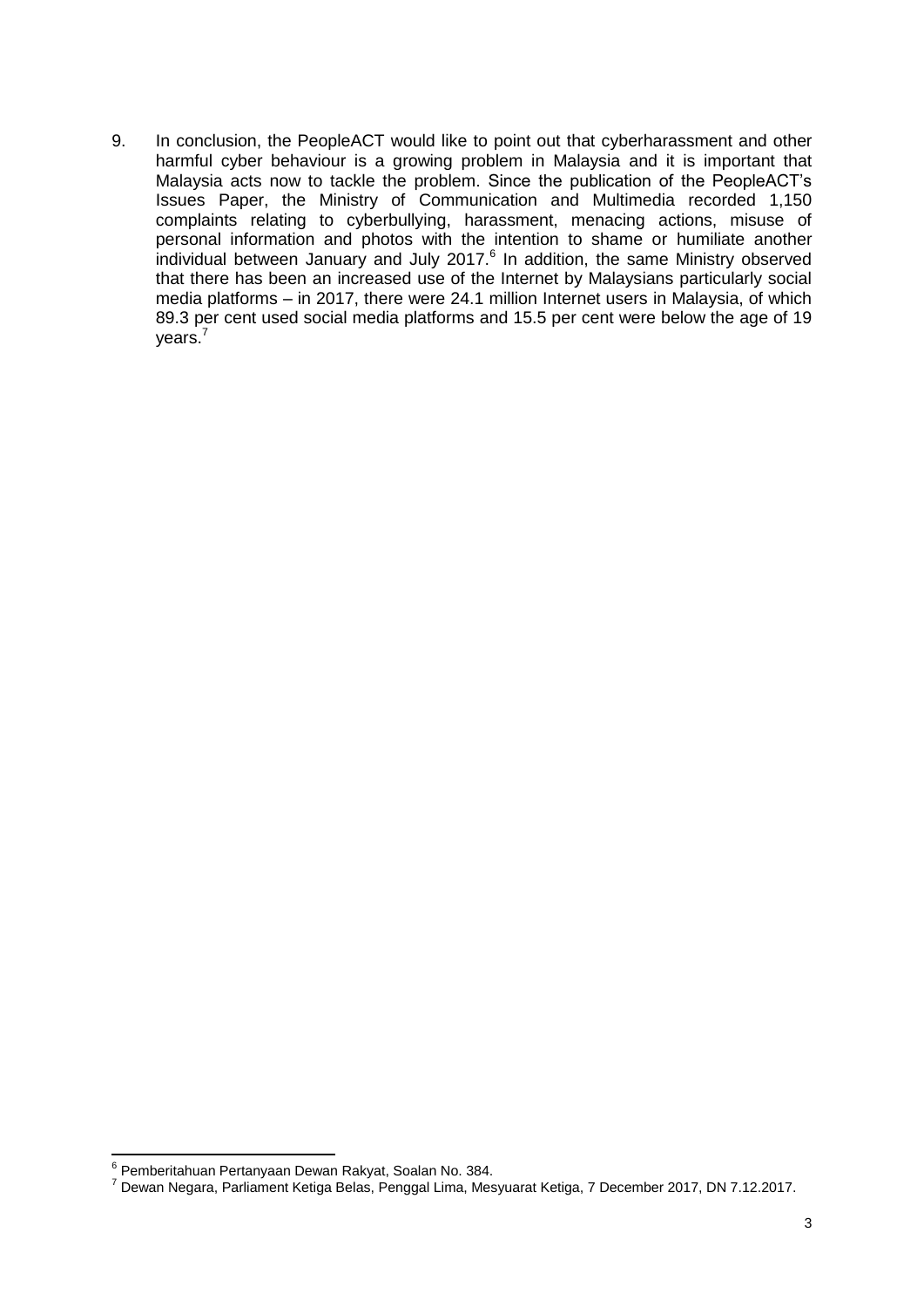#### **I. A NEW PROTECTION AGAINST HARASSMENT ACT**

- 1.1 The Issues Paper highlighted that other jurisdictions such as UK, Ireland, Singapore, and Australia have specific legislation that deals with cyberharassment and other harmful cyber behaviour – in particular the legislation in these countries explicate the different types of cyberharassment and the elements and key words of each offence clearly defined. Additionally, harassment offences in these jurisdictions require that the communication be *grossly* offensive (emphasis added) and that the harassing behaviour is persistent.
- 1.2 In contrast, sections 211 and 233(1) of the Communications and Multimedia Act 1998 (CMA 1998) offers a more general provision making it an offence if any communication is "indecent, obscene, false or menacing" and the said communication is intended to "annoy, abuse, threaten, or harass" any person.
- 1.3 The submissions and comments received by the PeopleACT agreed that the CMA 1998 was inadequate to deal with the different forms of cyberharassment because the provisions were vague and too wide. Some felt that the CMA 1998 was never intended to be used to tackle cyberharassment in a comprehensive manner. In addition, all felt that more specific offences were needed to deal with cyberharassment.
- 1.4 As regards the location of the anti-cyberharassment provision, most stakeholders felt that because the CMA 1998 was a problematic law i.e. that it has been used in ways that are incompatible with international human rights principles of freedom of expression, a standalone Act that addressed cyberharassment and other forms of harmful cyber behaviour would be more effective. A minority of stakeholders preferred to amend sections 211 and 233(1) of the CMA 1998 to make it more specific – for example, to delete the word "annoy" and to have a statutory definition of the word "harass".
- 1.5 After considering all the comments and views received, the PeopleACT considers that a new stand-alone Act, entitled 'Protection Against Harassment Act' that proscribes the many forms of harassment is a better course of action to avoid confusion. It would also provide an opportunity to legislate clearer offences and provide for better and more suitable remedies for survivors of cyberharassment and the like.
- 1.6 Additionally, the objects and purpose of the stand-alone Act to tackle cyberharassment are different from the CMA 1998 – the objects of the CMA 1998 are focused on the industry i.e. to "promote national policy objectives for the communications and multimedia industry and to establish a licensing and regulatory framework… for the communications and multimedia industry…". Whereas the proposed Protection Against Harassment Act is intended to protect individuals from harassment and other harmful cyber behaviour and deter grievous forms of cyberharassment. The draft Protection Against Harassment Act is at **Annex 1**.

#### *Offence of harassment*

- 1.7 As regards the specific offence of harassment, all the stakeholders were of the opinion that the offence of cyberharassment should include the elements of "persistent behaviour" and only "grossly" offensive communication would be punished. Stakeholders felt that the law should only be invoked in serious cases to avoid abuses and to ensure that freedom of expression is respected and protected.
- 1.8 The PeopleACT agrees that the threshold for the offence of harassment is not set too low so that communication that is merely annoying and irritating is not caught by the Act. As such, the PeopleACT recommends that the offence of harassment includes elements of "persistent behaviour" and that communication that causes only serious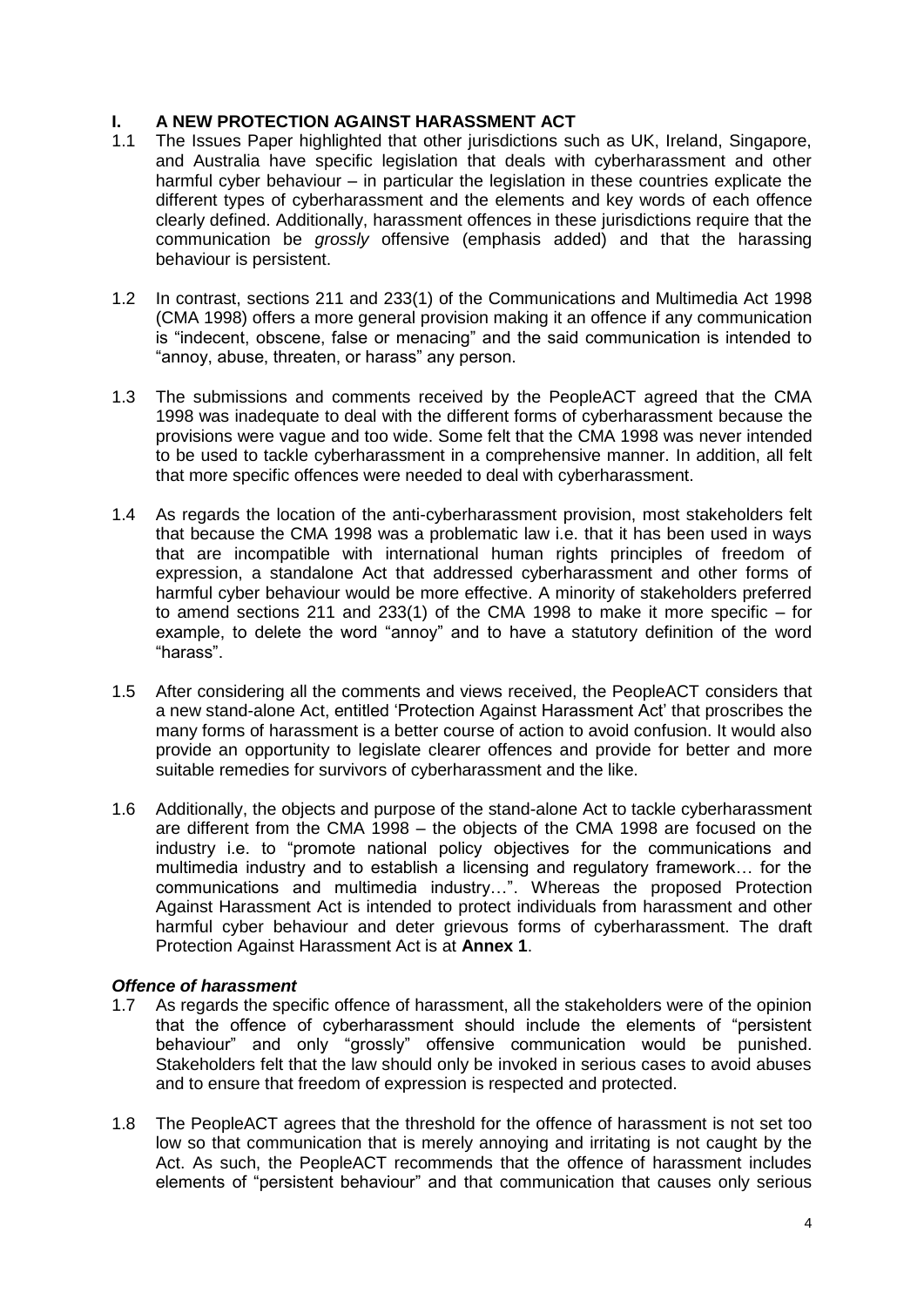alarm, distress, or harm is caught by the proposed Act. This would ensure that the offence is confined to conduct that is intentionally designed to harm or harass another person.

1.9 In addition, the PeopleACT feels that a general offence of harassment, which would cover online and offline harassment would be beneficial as the modes of transmitting harassing communication can take many forms and it would be prudent that the new proposed offence of harassment is generally worded to cover all modes of communication.

#### *Offence of indirect harassment*

1.10 To ensure situations where persistent harmful online communication concerning the survivor is not communicated to the complainant directly but such harmful communication is posted on a third party website or platform, for example social media sites maintain by the survivor's friends or relatives, are covered, it is recommended that the proposed Act includes an offence of indirect harassment.

#### *Offence of harmful electronic communication*

- 1.11 Inspired by the Irish Harmful and Malicious Electronic Communications Act 2015 and taking cognisance of a number of incidents reported in the media and to the PeopleACT where Internet users have asked survivors to harm themselves or to kill themselves (words used included "Mati mati mati"; "U better jump from Penang bridge…"; and "Go get a rope and hang yourself"), the PeopleACT considers that such grievous comments should be halted to ensure a more empowering online environment.
- 1.12 Although Malaysia has yet to document a case where Internet users directly incite another to commit suicide, this problem seems to be emergent as there has been a number of reported cases of youths committing suicide because of cyber harassment by their peers.
- 1.13 As such, the PeopleACT recommends that the proposed Protection Against Harassment Act include a provision that makes it an offence for a person to incite or encourage another person to commit suicide or cause serious harm to themselves.

#### *Offences of stalking and stalking involving fear of violence or serious alarm or distress*

- 1.14 The Issues Paper highlighted that the Protection from Harassment Act in the UK defines the offences of stalking and stalking involving fear of violence or serious alarm or distress. It stops short of defining the offence of cyber stalking but the UK Crown Prosecution Service (CPS) Social Media Guidelines for Prosecutors provide examples of cyber-stalking.
- 1.15 Whilst the stakeholders did not provide views on stalking, the PeopleACT recommends that the proposed Protection Against Harassment Act includes the offences of stalking and stalking involving fear of violence or serious alarm or distress. In the survey conducted by the PeopleACT, of the 50.4 per cent who experienced online harassment, 31 per cent experienced online stalking. Also, according to the Women's Aid Organisation, more than 250,000 domestic violence survivors in Malaysia were stalked by their abusers<sup>8</sup> and there are no laws that criminalise stalking. The Domestic Violence Act 1994 provides a remedy where victims of stalking can obtain a protection order but only against spouses, ex-spouses, or family members and only after there is

 8 ''The Couch' to discuss the issue of stalking', *The Star Online* (Kuala Lumpur, 21 July 2017), www.thestar.com.my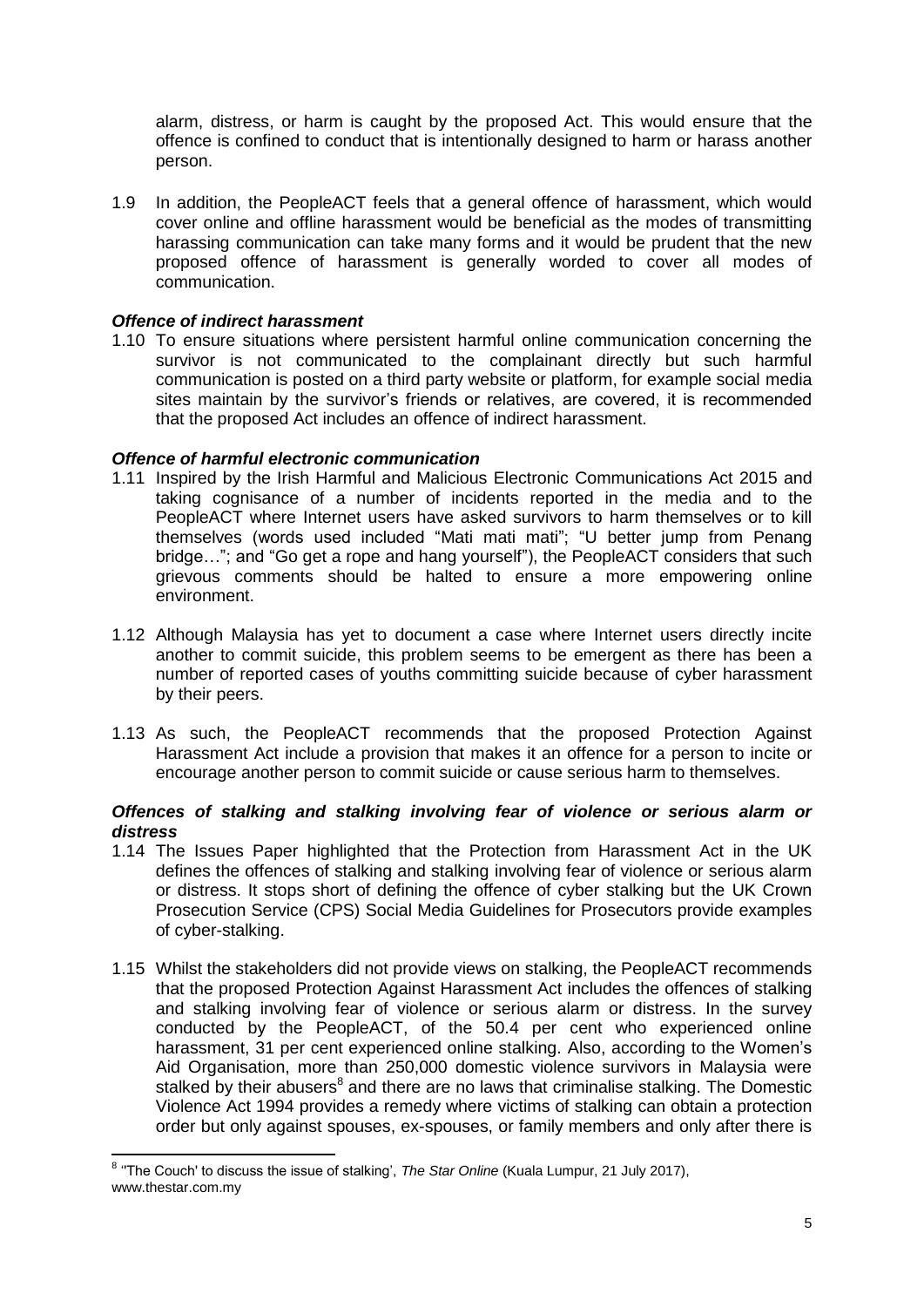proof of abuse; this does not address the problem that some stalkers are not related to their victims.

1.16 As such, the PeopleACT considers it highly desirable that the proposed Protection Against Harassment Act includes specific offences of stalking and that this offence of stalking is wide enough to cover the offence of cyber stalking. As to whether it is necessary to prove harm before it amounts to stalking, the PeopleACT recommends that like the UK Protection from Harassment Act, there should be two separate offences of stalking, where harm need not be shown and the offence of stalking involving fear of violence or serious alarm of distress. The rationale for having two separate offences of stalking is to ensure that where the course of conduct of stalking does not include harm, the punishment would be less than when stalking was carried out to cause fear, serious alarm, or distress or that violence will be used against another person.

#### *Remedies*

1.17 One of the main objectives of the proposed Protection Against Harassment Act is to provide legal protection to survivors of cyber harassment. As such, it is important that the said proposed Act includes clear remedies that can be sought by the survivor. Whilst this would require futher detailed analysis, the PeopleACT recommends that the legal remedies that should be made available include damages, protection orders, expedited protection orders, warrant of arrest, and restraining orders.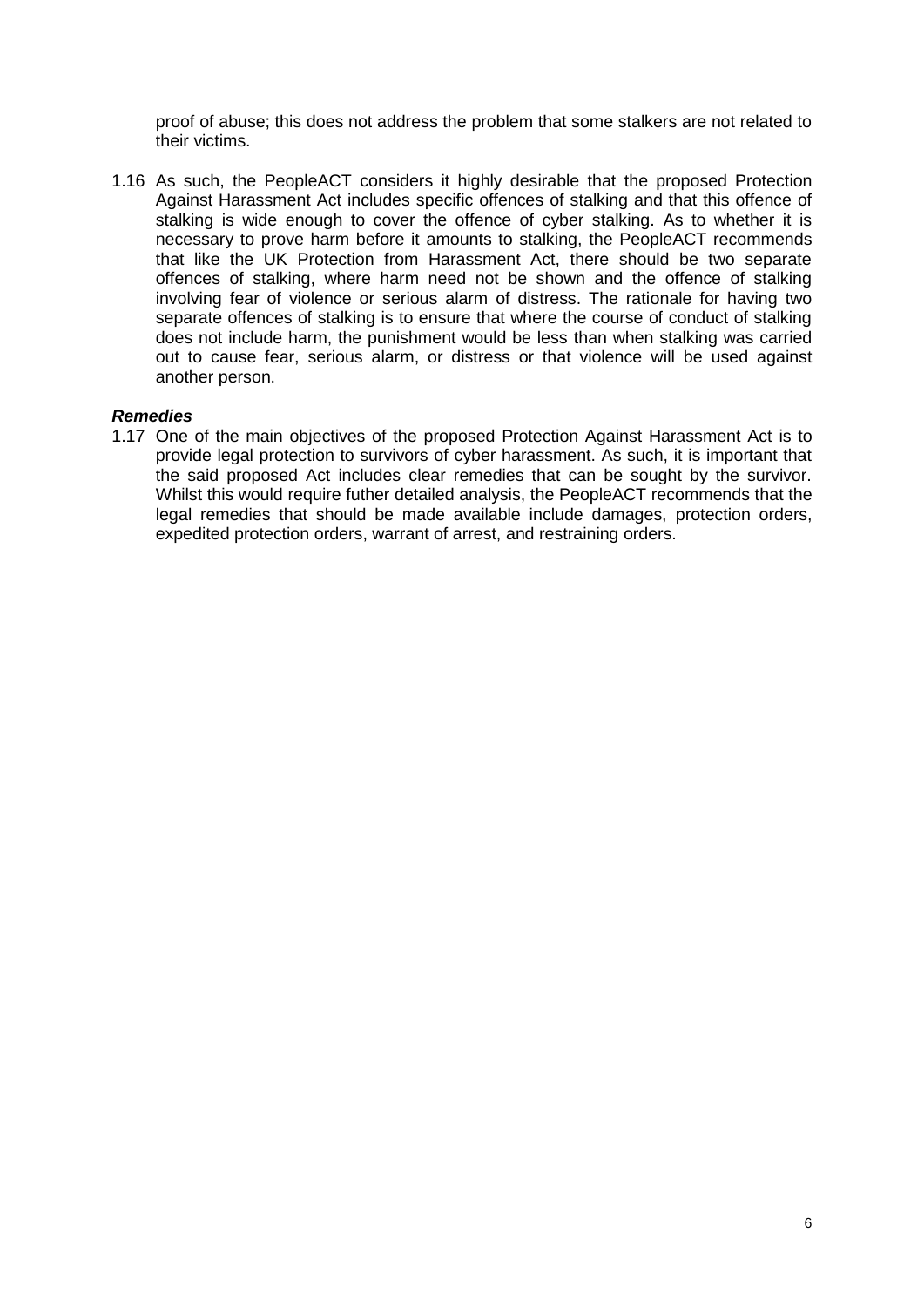#### **II. ONLINE SEXUAL HARASSMENT**

- 2.1 To briefly reiterate the current legislative provision in Malaysia with regard to sexual harassment, the Employment Act 1955 prohibits sexual harassment in the workplace and the case of *Mohd. Ridzwan Bin Abdul Razak* introduced the tort of sexual harassment.
- 2.2 Almost all submissions and comments received on the question of whether the current laws in Malaysia were adequate to tackle online sexual harassment concluded that the Employment Act 1955 and the tort of harassment may not be sufficient to deal with online sexual harassment. Many felt that because the Employment Act 1955 applies only to acts "arising out of and in the course of his employment", this limitation excludes situations outside the work environment.
- 2.3 One stakeholder cautioned against criminalising online sexual harassment as many comments were made without the intention of sexually harassing another and made based on ignorance.
- 2.4 The PeopleACT agrees that current laws do not adequately address the problem of online sexual harassment (inside and outside the workplace) and as such do not provide adequate legal remedies to survivors of sexual harassment. The PeopleACT also agrees that sexual harassment should not be criminalised but it should be a civil wrong.
- 2.5 As regards which law should address sexual harassment, stakeholders felt that the CMA 1998 was not the appropriate legislation to include a sexual harassment provision; they preferred a new standalone Act and that the provision on sexual harassment does not make a distinction between online and offline sexual harassment or sexual harassment inside or outside the workplace.
- 2.6 As to the question of whether a general offence of harassment should be enacted to cover all forms of harassment including sexual harassment, not many stakeholders addressed this issue. For those who did, they were of the opinion that a general harassment provision would be preferred.
- 2.7 The PeopleACT observes that it is timely that sexual harassment provisions cover situations within and outside the work environment. This is in line with developments in case law where the Federal Court in *Mohd. Ridzwan Bin Abdul Razak*, in finding that there was sexual harassment made no requirement that the harassment should take place in the course of employment or that it had created a hostile working environment.
- 2.8 As regards the form of the sexual harassment provision, looking at UK and Singapore, these countries have either crafted laws prohibiting harassment generally, including sexual harassment or have both. In Singapore, there are no specific sexual harassment laws and that the Protection From Harassment Act 2014 has been used to address sexual harassment as well.
- 2.9 The UK has both a specific legislation prohibiting sexual harassment in the workplace and a law prohibiting harassment generally. The Equality Act 2010 prohibits harassment, including sexual harassment in the workplace, when using public services, using businesses and other organisations that provide goods and services, when using transport, when joining a club or association, and when in contact with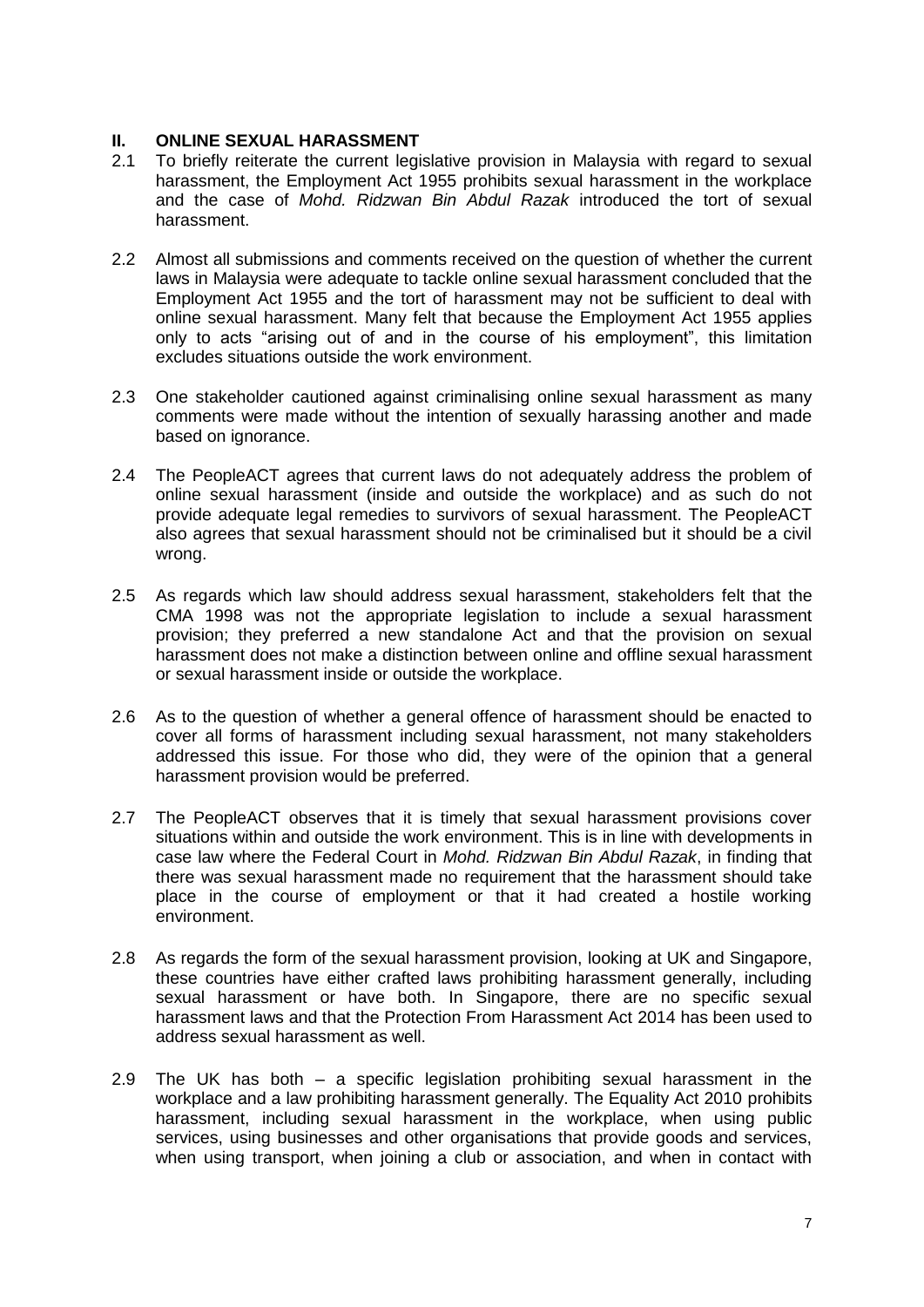public bodies.<sup>9</sup> As expounded by the Issues Paper, the UK also has the Protection From Harassment Act 1997, which prohibits harassment generally.

2.10 Taking into consideration views from all stakeholders, since the Employment Act 1955 already prohibits sexual harassment in the workplace, the PeopleACT considers that a general harassment provision in a standalone Act i.e. the proposed Protection Against Harassment Act would be favourable and would provide Malaysians with protection similar to that in Singapore and the UK.

 9 Equality and Human Rights Commission, 'Know Your Rights', www.equalityhumanrights.com.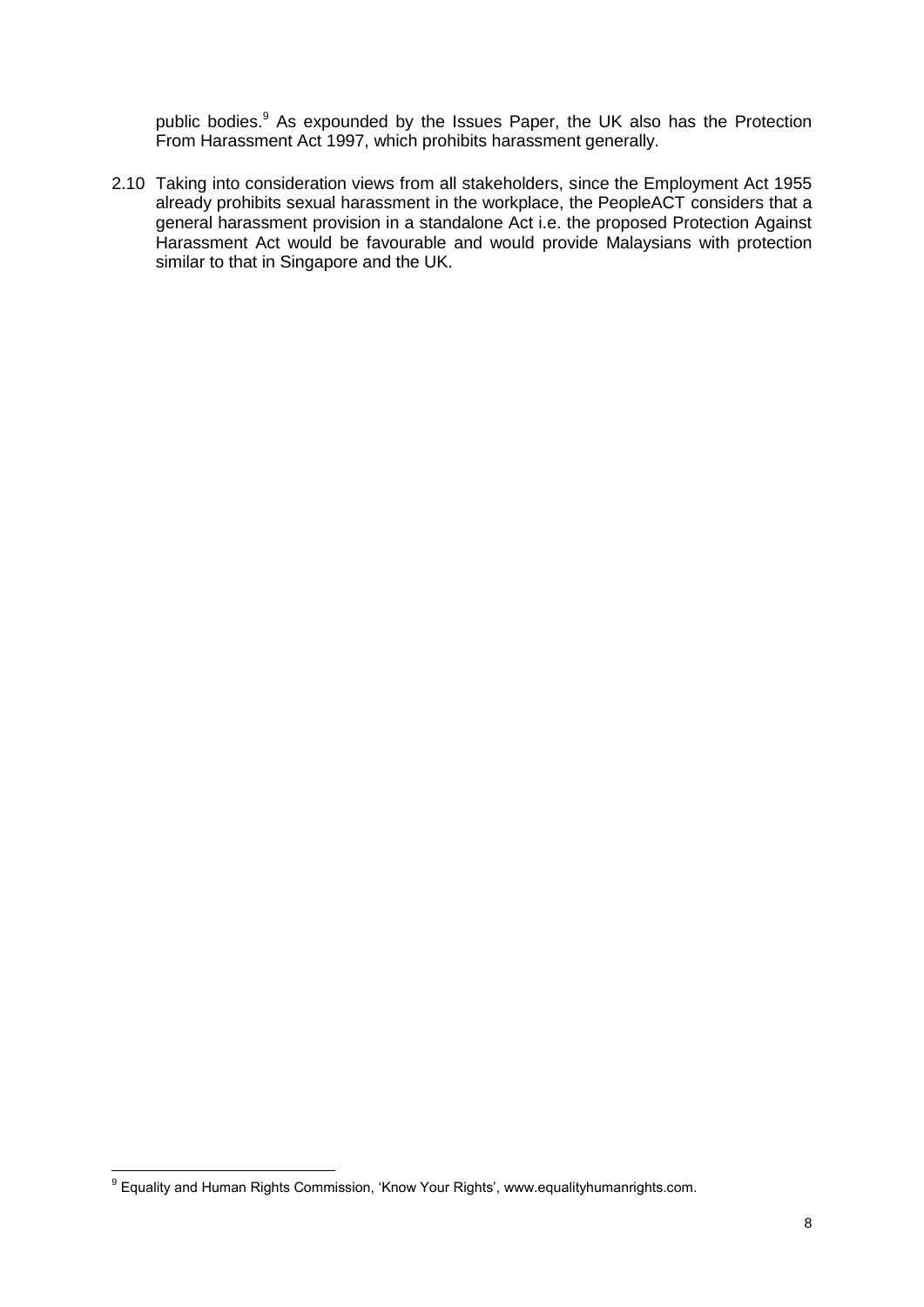#### **III. REVENGE PORN**

- 3.1 The Issues Paper highlighted that the interpretation of the words "obscene", "indecent", and "modesty" in the Penal Code and the CMA 1998 does not appear to be settled where on one hand, the 1960s case of *Mohamad Ibrahim v PP* adopted the test set out in the UK case of *R v Hicklin* of whether it tends to "deprave and corrupt those whose minds are open to such immoral influences, and into whose hands a public of this may fall"; whereas in the more recent case of *PP v Chan Hon Keong*, obscenity is defined as "offensive to modesty or decency, lewd, filthy and repulsive".
- 3.2 Whilst a comprehensive and cohesive test for what amounts to obscenity or indecency and the standard to which these concepts are measured against would be beneficial, the PeopleACT is of the opinion that in addition to defining key concepts, a law that specifically deals with revenge porn would afford the protection needed by survivors of revenge porn. For example, in the UK and Australia, sections 33 to 35 of the UK Criminal Justice and Courts Act 2015 and sections 41DA and 41DB of the Victoria Australian Summary Offences Act 1966 makes the act of distributing or disclosing online, intimate images, or photographs of another person without their permission, an offence. It is observed that in both these jurisdictions, the test for obscenity and indecency is settled but nevertheless these jurisdictions felt that specific provisions dealing with revenge porn was necessary.
- 3.3 Save for the MCMC, all stakeholders felt that the Penal Code and the CMA 1998 were not able to deal with harmful cyber behaviour such as revenge porn. Most who felt that the current laws were inadequate, wanted the Penal Code to be amended to include new provisions tackling revenge porn.
- 3.4 As such, the PeopleACT is of the opinion that two new provisions should be introduced in the Penal Code – firstly, a new section in the Penal Code that makes revenge porn an offence; and secondly, a new section that makes the threat of disclosing intimate images an offence - see **Annex 2** for a proposed new sections 509A and 509B.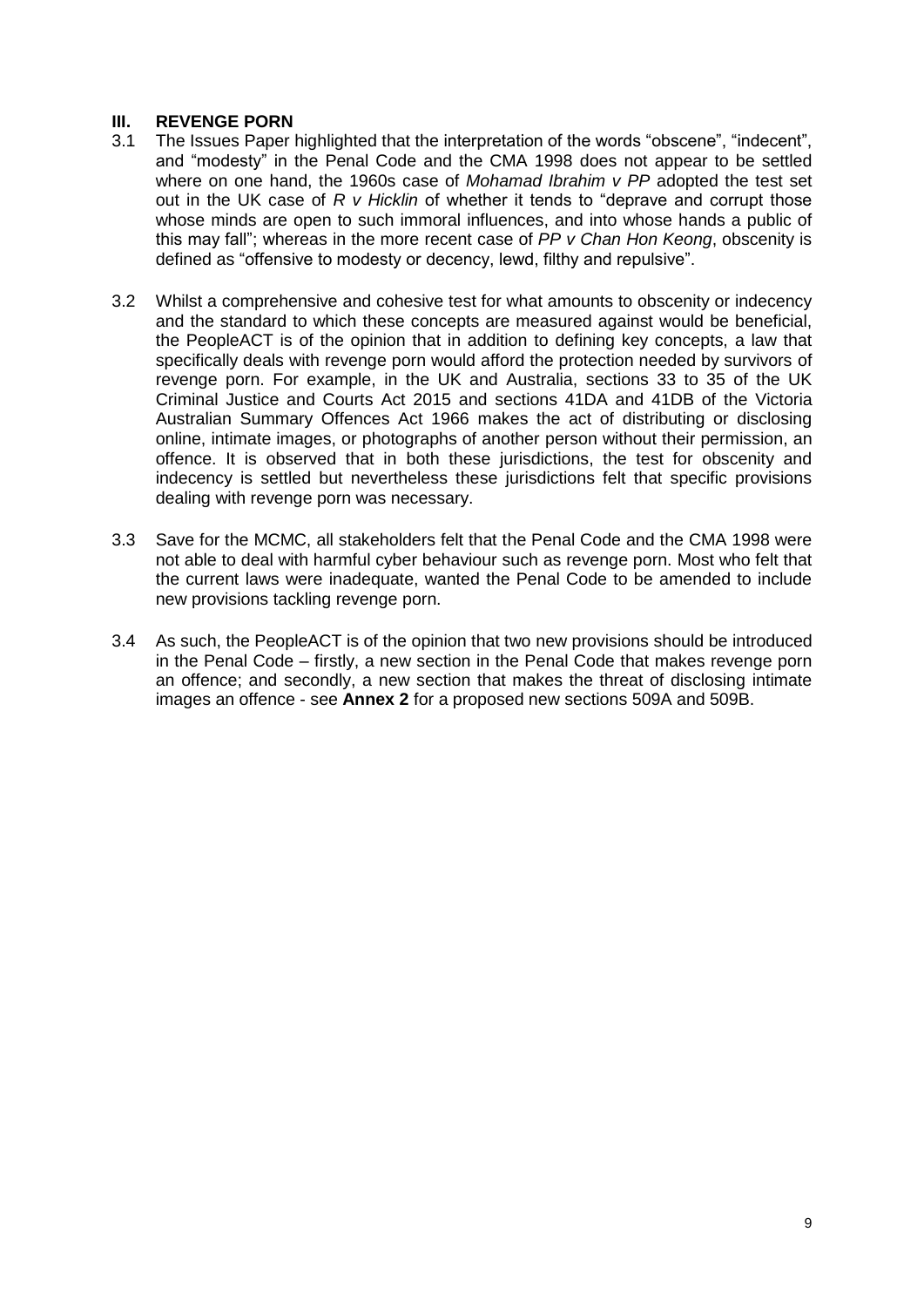#### **IV. DEATH AND RAPE THREATS**

- 4.1 One of the problems highlighted by the survey and complaints received by the PeopleACT was the use of threatening words to rape or kill a person. Whilst section 503 of the Penal Code could be used to deal with most incidents of threats of rape or death threats, there is one situation where section 503 of the Penal Code may not be adequate – this is where such threats are not communicated directly to the survivor but are posted on social media platforms of relatives and friends of the survivor. Because section 503 of the Penal Code requires that the threat is communicated to the survivor to be proven as an element of the offence, this may result in the offender not being held accountable for his or her action.
- 4.2 Stakeholders were divided on this issue some felt that the Penal Code was sufficient to address rape and death threats and that since section 503 does not state the medium of communication, it could be applied to online and offline communications. Whereas others felt that the need for the threat to be communicated to the survivor is problematic – one example provided was if the offender did not tag the survivor in the social media post that threatened to kill or rape the said survivor.
- 4.3 Countries such as the UK, Australia, and Hong Kong have provisions in their laws that do not require the threat to be directly communicated to the survivor. In the UK, section 4 of the Public Order Act 1986 makes it an offence, *inter alia*, if a person "*displays* to another person any writing, sign or other visible representation which is threatening, abusive or insulting…" (emphasis added). In New South Wales, Australia, section 31 of the Crimes Act 1900 makes it an offence if a person *indirectly* (emphasis added) causes another to receive any threat to kill or inflict bodily harm. Similarly, section 26 of the Hong Kong Crimes Ordinance expressly states that it is not a defence that the threat was not addressed directly to the survivor provided that the threat was made or published in some manner with the intention that it should reach the survivor.
- 4.4 As such, to ensure that the Penal Code keeps pace with technological advancements and the different ways Internet users communicate online, the PeopleACT recommends that section 503 of the Penal Code is amended to deter and provide redress to incidences of rape and death threats that are currently not the subject of effective legal protection. The amendment should include the instance where even if the threats are not communicated to the survivor, it would still amount to an offence. See **Annex 2** for the proposed amendment to section 503 of the Penal Code.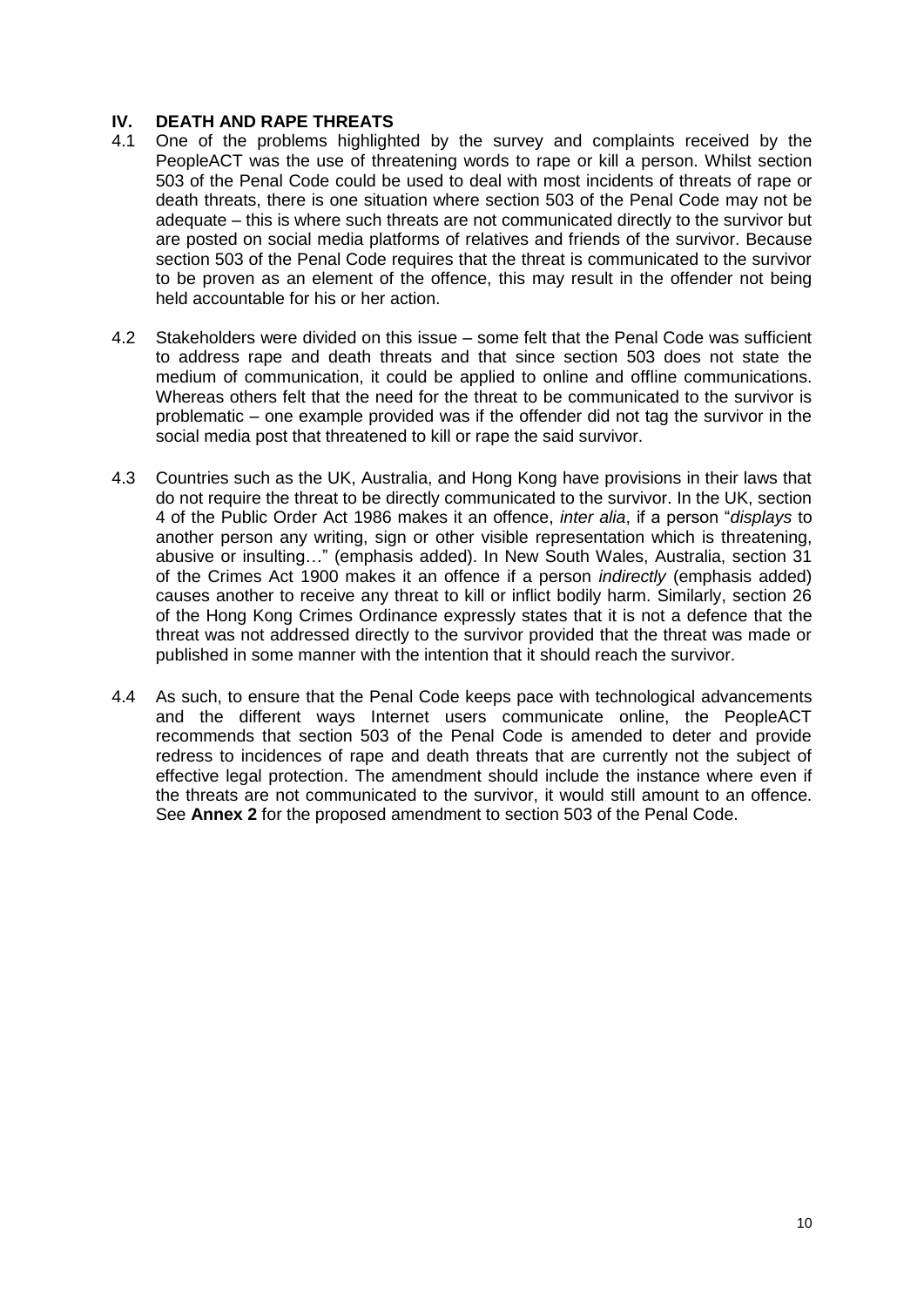#### **V. INTERFERENCE INTO THE RIGHT TO PRIVACY**

- 5.1 When the PeopleACT highlighted this subject matter in its Issues Paper, it wanted to tackle the problem of doxxing i.e. where Internet users maliciously post on one or several social media platforms, a copy of the identification card, birth certificate or personal details such as home address, date of birth, or car registration number, without the consent of the individual whose personal details are being made public.
- 5.2 Through its research, the PeopleACT observed that the actionable tort of invasion of privacy was very much unsettled where the Courts were still contending with the idea of whether to recognise the right to privacy as a fundamental liberty (as recognised in *Maslinda Ishak, Lee Ewe Poh, and Sivarasa Rasiah*), or whether the right to privacy is limited to matters of private morality and modesty only (*M. Mohandas Gandhi*), or whether there is no tort of invasion of privacy (*John Dadit* and *Mohamad Izaham Mohamad Yatim*). In addition, the Personal Data Protection Act 2010 (PDPA) applies only to commercial transactions.
- 5.3 Other jurisdictions such as the European Union and Hong Kong have recognised the problem of doxxing and have ensured that their laws are able to hold offenders accountable. Section 64 of the Hong Kong Personal Data (Privacy) Ordinance makes it an offence for *any person* (emphasis added) to disclose any personal data of a data subject, which was obtained from a data user without the latter's consent and with an intent to i) obtain gain for himself/herself or another person; or ii) cause loss to the data subject or if the unauthorised disclosure causes psychological harm to the data subject. The EU Directive 95/46/EC regards individuals posting personal data on a public website about another person without his or her consent, as a data controller and that person would have to abide by the obligations set out in EU Directive 95/46/EC.
- 5.4 Stakeholders unanimously agree that the Penal Code, the PDPA, and the tort of invasion of privacy may not be sufficient to deal with the problem of doxxing. Most felt that the threat to a person's privacy in the case of doxxing is much bigger than the protection that section 509 of the Penal Code could offer and there was a need for a new legal provision to protect personal privacy rights online.
- 5.5 The PeopleACT agrees with the views of stakeholders that doxxing is a serious interference into a person's right to privacy, particularly in view of the permanence and speed of online communications. However, the PeopleACT is of the opinion that doxxing should not be criminalised - it should only be a civil wrong.
- 5.6 As to where this cause of action should be situated, some stakeholders felt that the cause of action should be contained in the PDPA. Although the preamble of the PDPA states that objective of the PDPA is to "regulate the processing of personal data in commercial transactions…", some stakeholders felt that it was timely that the protection afforded by the PDPA was enlarged to include protection beyond commercial transactions and that Malaysia should look to personal data protection laws in the EU and Hong Kong where individuals are held accountable for doxxing and are bound by the data protection principles.
- 5.7 Therefore, the PeopleACT recommends that the PDPA is amended to include doxxing as a new cause of action by introducing a new section to the PDPA to make the unlawful disclosure of personal data an offence - see **Annex 3** for the draft new section and other consequential amendments.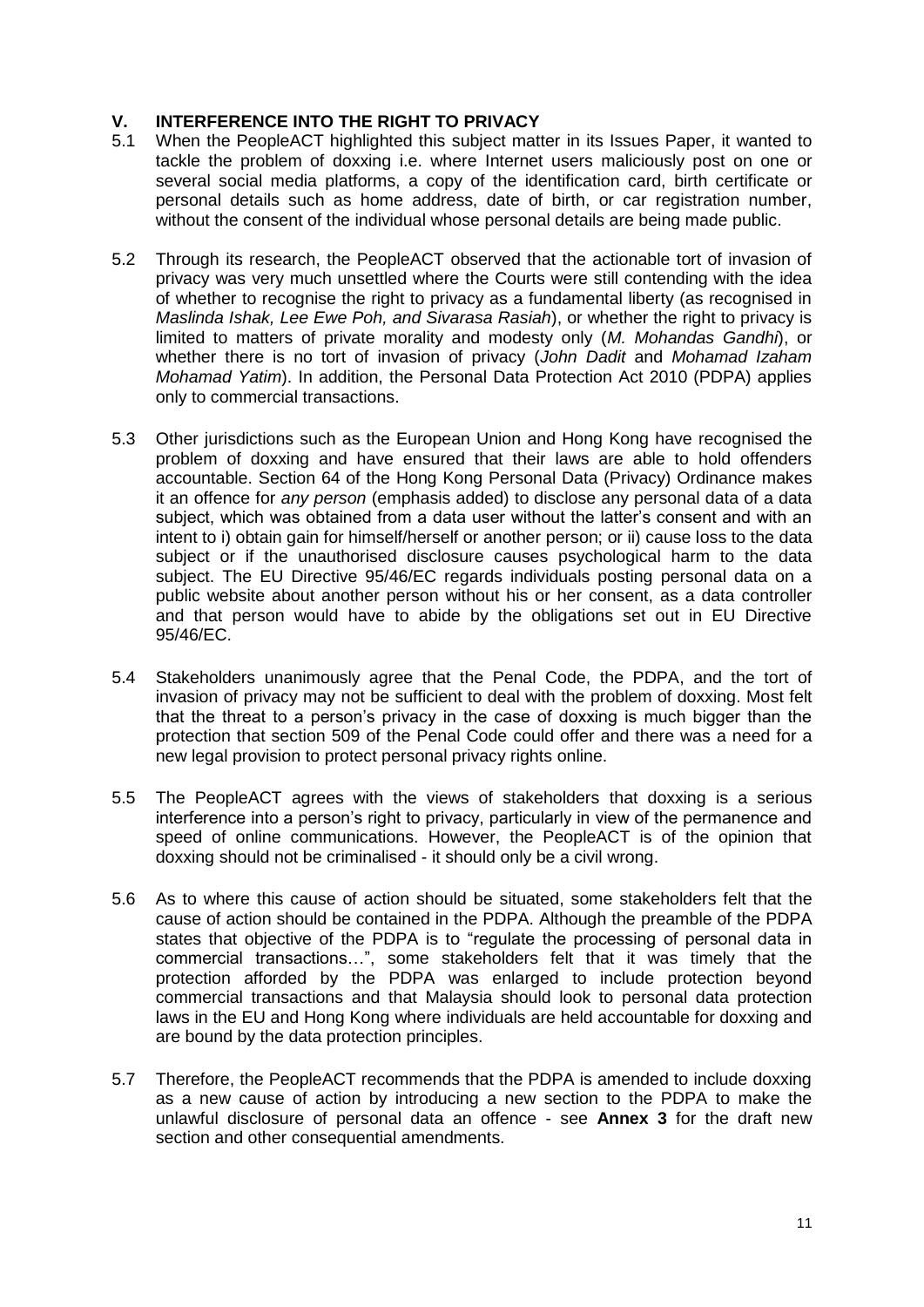### **ANNEX 1**

## **PROTECTION AGAINST HARASSMENT BILL 2018**

# i n t i t u l e d

 $[$   $]$ 

An Act to protect persons from harassment and similar conduct.

**ENACTED** by the Parliament of Malaysia as follows:

### **Short title and commencement**

**1.** (1) This Act may be cited as the Protection Against Harassment Act 2018.

(2) This Act comes into operation on a date to be appointed by the Minister by notification in the Gazette.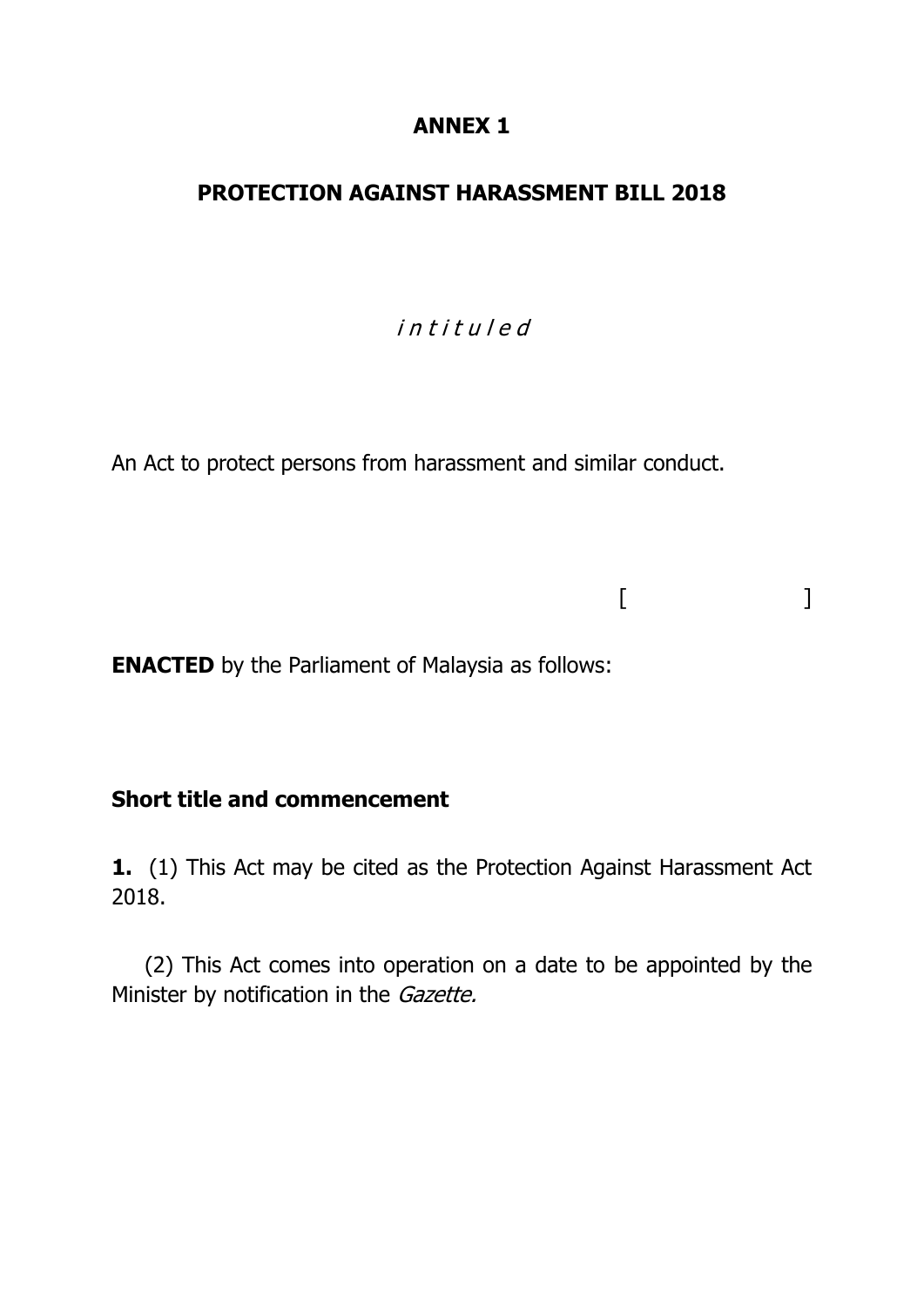# **PART 1 - PRELIMINARY**

### **Interpretation**

**2.** In this Act, unless the context otherwise requires—

"court" means the Sessions Court.

"communication" means any words, image, message, expression, symbol or other representation, that can be heard, seen or otherwise perceived by any person;

"course of conduct" means,

- (a) in the case of conduct in relation to a single person, conduct on at least two occasions in relation to that person; or
- (b) in the case of conduct in relation to two or more persons, conduct on at least one occasion in relation to each of those persons.

"offending communication", in relation to any contravention of a provision under this Act, means any communication or statement made in contravention of that provision;

"publish", in relation to a communication or statement, means to make the communication or statement available in any form such that the communication or statement is or can be heard, seen or otherwise perceived by the public in Malaysia or any section of the public in Malaysia, and includes cause to be published;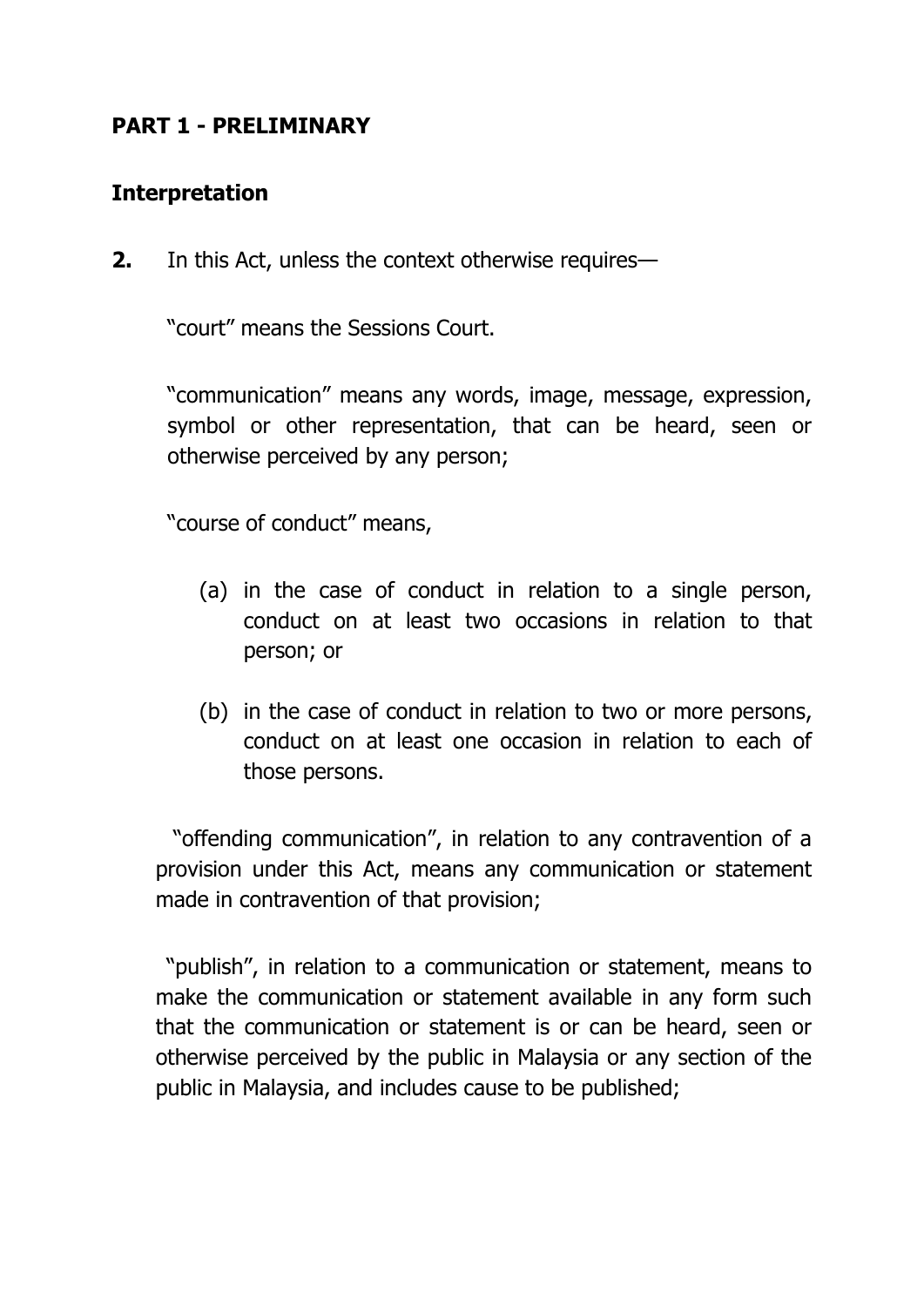"respondent", in relation to an action under section 8 or an application for an order under section 9, 10, or 11, in respect of a contravention of a provision of this Act, means the person alleged to have contravened that provision for the purposes of that action or application.

# **PART 2 - OFFENCES**

# **Offence of harassment**

**3.** (1) Any person who, intentionally or recklessly, pursues a course of conduct, that interferes with the other's peace and privacy or causes harassment or serious alarm, distress, or harm to the other, by any means –

- (a) use any threatening, abusive, or insulting words or behaviour; or
- (b) make any threatening, abusive, or insulting communication,

thereby causing that other person or persons or any other person (the survivor) harassment or serious alarm, distress, or harm, shall be guilty of an offence.

(2) For the purposes of this section, the person whose act is in question ought to know that it amounts to or involves harassment of another if a reasonable person in possession of the same information would think the course of conduct would seriously interfere with the other's peace and privacy or cause harassment or serious alarm, distress, or harm to the other.

(3) Subsection (1) does not apply to a course of conduct if the person who pursued it shows—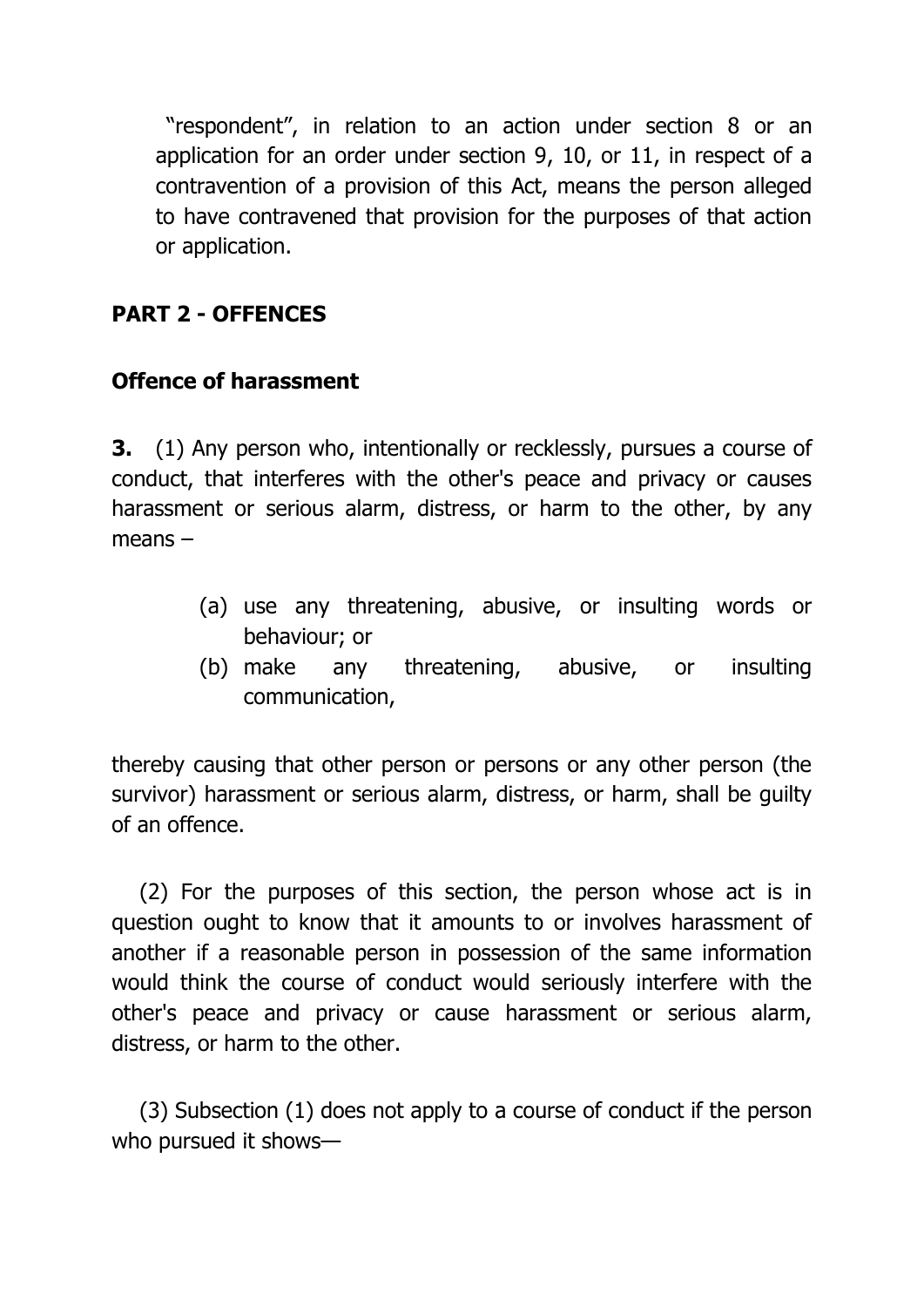- (a) that it was pursued for the purpose of preventing or detecting crime;
- (b) that it was pursued under any enactment or rule of law or to comply with any condition or requirement imposed by any person under any enactment; or
- (c) that in the particular circumstances the pursuit of the course of conduct was reasonable.

# ILLUSTRATIONS

(a)  $X$  and  $Y$  are co-workers. At the workplace,  $X$  loudly and graphically describes to the other co-workers X's desire for a sexual relationship with Y in an insulting manner. X knows that Y is within earshot and intends to cause Y distress. Y is distressed. X is guilty of an offence under this section.

(b) X writes a letter containing threatening words towards Y intending to send the letter to Y to cause him alarm. X decides not to send the letter and throws it away. Y finds the letter and is alarmed. X is not guilty of an offence under this section as he had no reason to believe that the letter would be seen by Y.

## **Offence of indirect harassment**

**4.** (1) Any person who pursues a course of conduct, by any means -

- (a) use any threatening, abusive or insulting words or behaviour; or
- (b) make any threatening, abusive or insulting communication,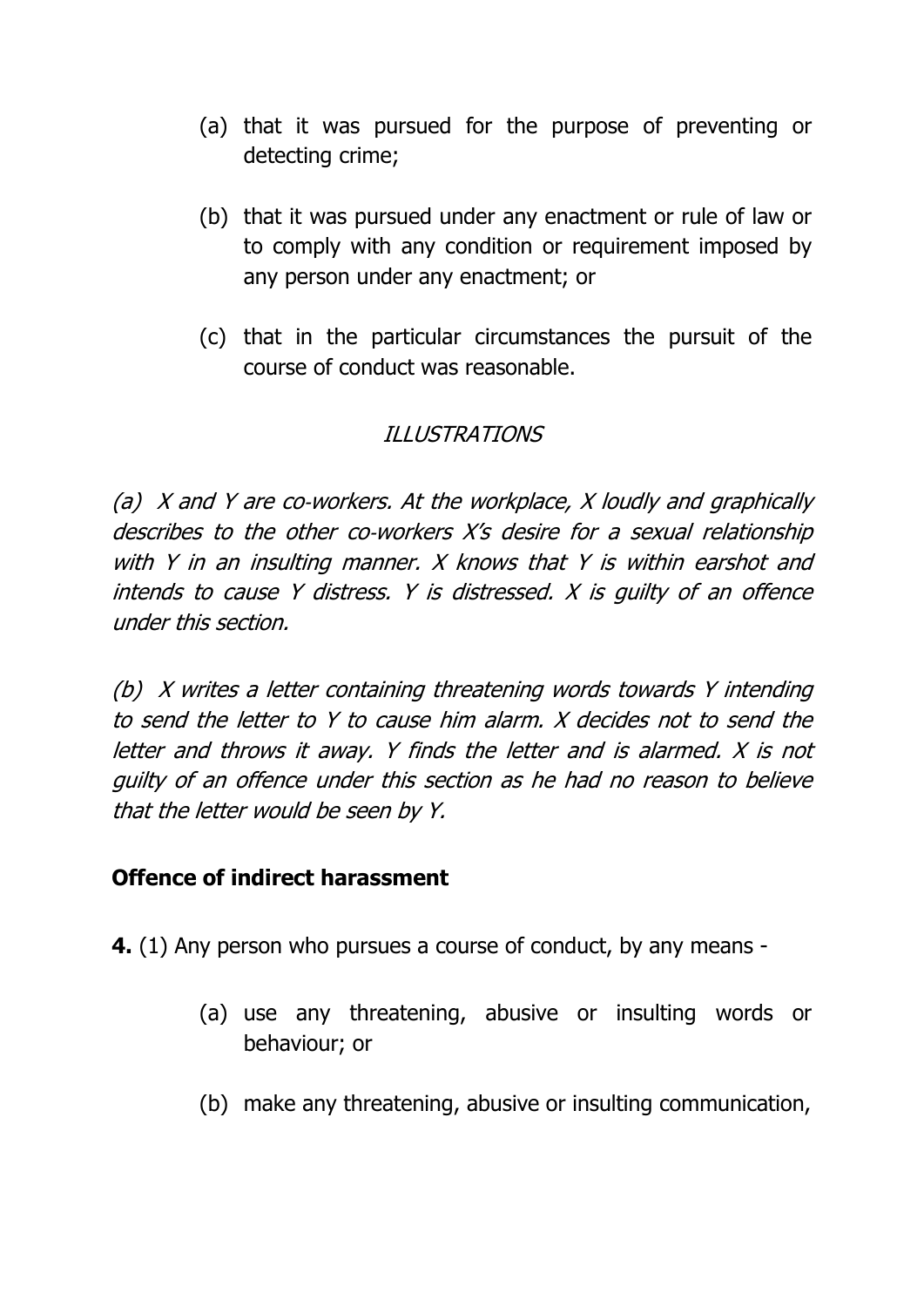which is heard, seen or otherwise perceived by any person likely to be caused harassment or serious alarm, distress, or harm, shall be guilty of an offence.

(2) For the purposes of this section, it is a defence for the respondent to prove —

- (a) that he or she had no reason to believe that the words or behaviour used, or the communication made, by him would be heard, seen or otherwise perceived by the survivor; or
- (b) that his or her conduct was reasonable.

# ILLUSTRATION

X and Y are classmates. X posts a vulgar tirade against Y on a website accessible to all of their classmates. One of Y's classmates shows the message on the website to Y, and Y is distressed. X is guilty of an offence under this section.

## **Offence of harmful electronic communication**

5. (1) A person who, without lawful authority or reasonable excuse, intentionally or recklessly shares a harmful electronic communication shall be guilty of an offence.

(2) For the purposes of this section an electronic communication shall be considered harmful where it —

(a) incites or encourages another to commit suicide; or

(b) incites or encourages another to cause serious harm to themselves,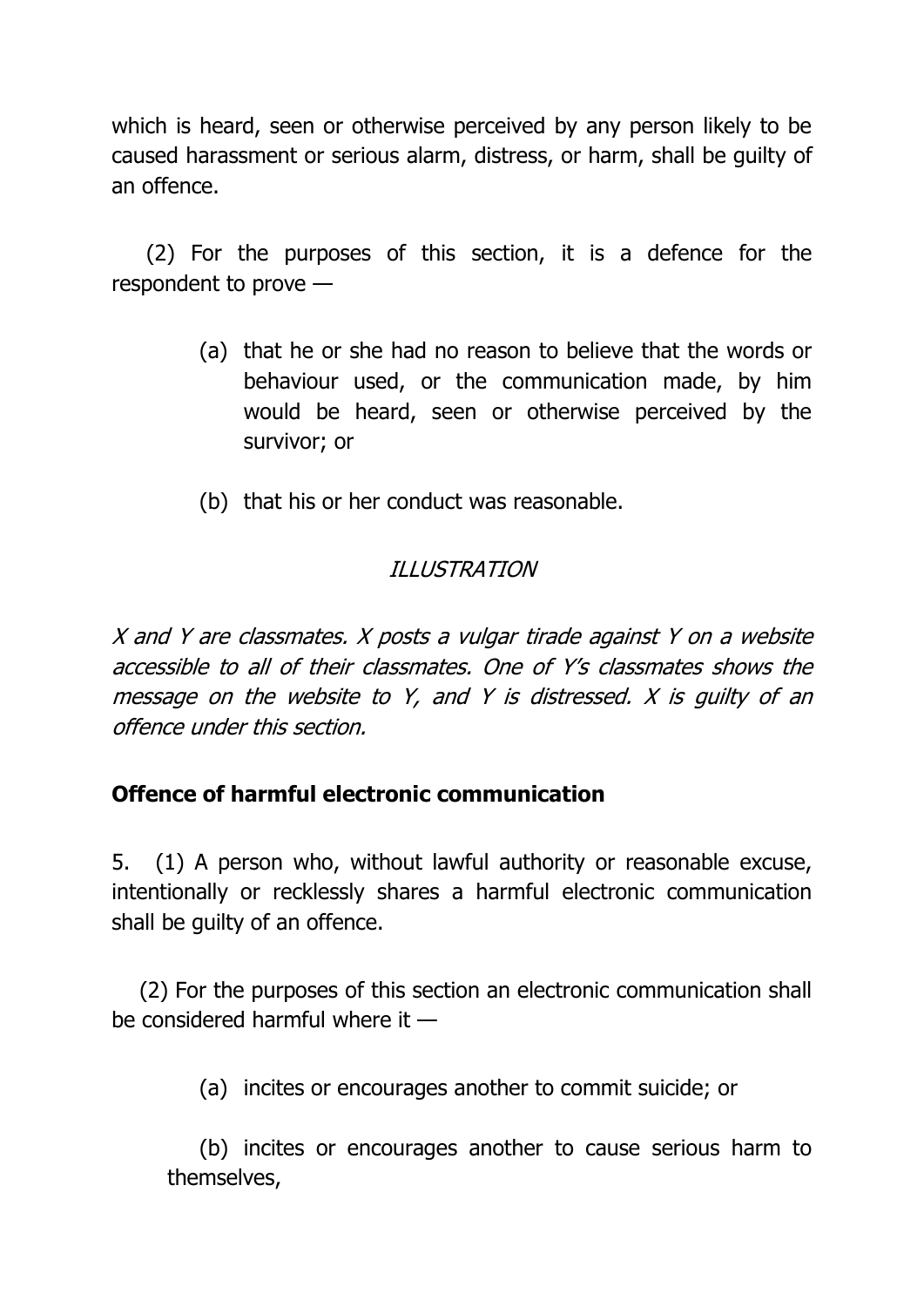and it intentionally or recklessly causes serious alarm, distress, or harm to the other, is guilty of an offence.

## **Offence of stalking**

**6.** (1) A person ("A) who, without lawful authority or reasonable excuse, stalks another person ("B") is guilty of an offence.

- (2) For the purposes of this section, A unlawfully stalks B if  $-$ 
	- (a) the course of conduct amounts to harassment in breach of section 3(1);
	- (b) the acts or omissions involved are associated with stalking; and
	- (c) the person whose course of conduct it is knows or ought to know that the course of conduct amounts to harassment of the other person.

(3) The following are examples of acts or omissions which, in particular circumstances, are ones associated with stalking –

- (a) following a person;
- (b) contacting, or attempting to contact, a person by any means;
- (c) monitoring the use by a person of the internet, email or any other form of electronic communication;
- (d) entering or loitering in any place (whether public or private) outside or near the survivor's or a related person's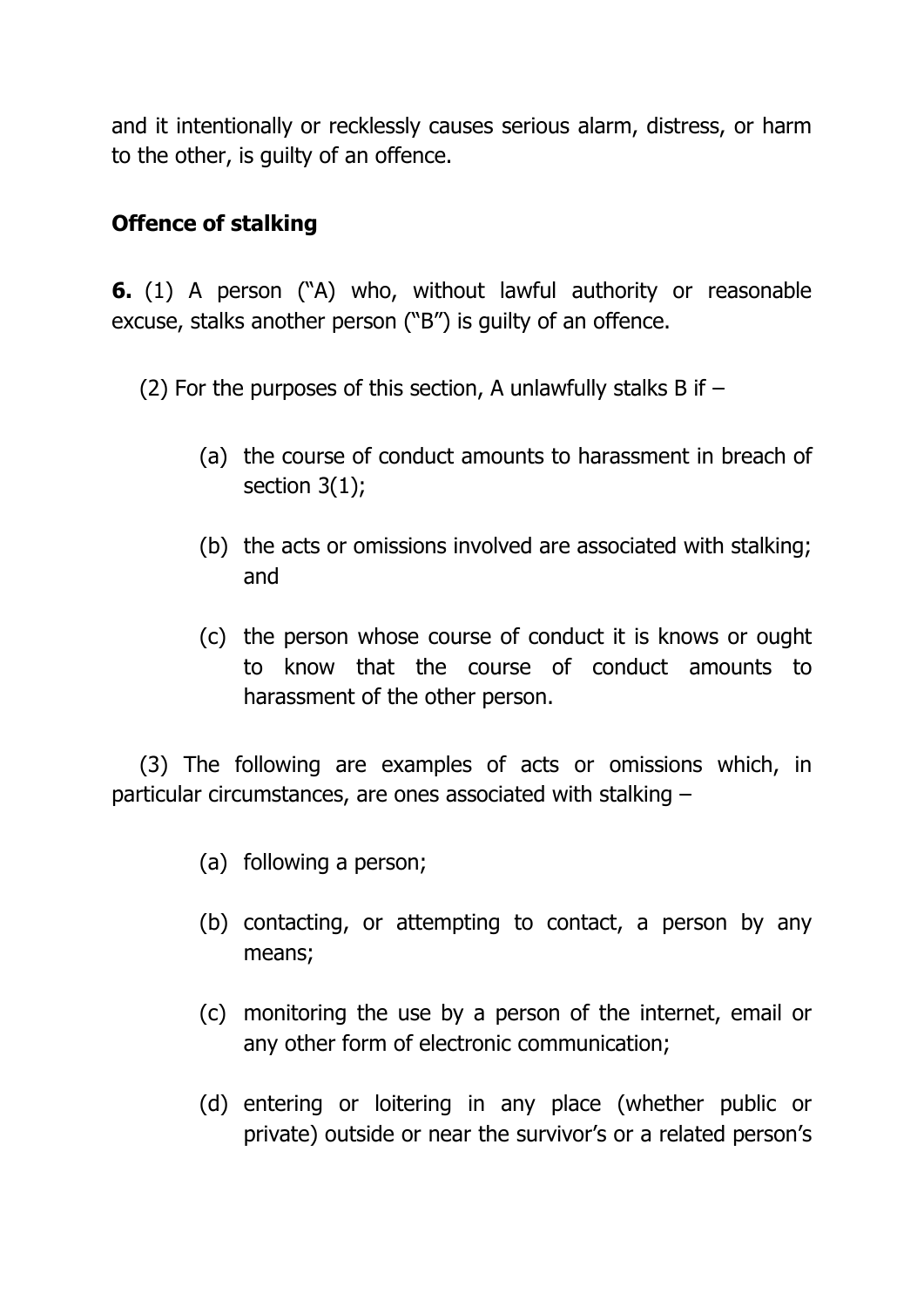place of residence or place of business or any other place frequented by the survivor or the related person;

- (e) interfering with property in the possession of the survivor or a related person (whether or not the accused person has an interest in the property);
- (f) giving or sending material to the survivor or a related person, or leaving it where it will be found by, given to or brought to the attention of, the survivor or a related person;
- (g) watching or spying on a person;
- (h) Threatening or sending obscene emails or text messages;
- (i) Spamming, where the accused sends the survivor multiple junk emails;
- (j) "Baiting", or humiliating peers online by labelling them as sexually promiscuous;
- (k) Leaving improper messages on online forums or message boards;
- (l) Unwanted indirect contact with a person that may be threatening or menacing, such as posting images of that person's children or workplace on a social media site, without any reference to the person's name or account;
- (m) Posting "photoshopped" images of persons on social media platforms;
- (n) Hacking into social media accounts and then monitoring and controlling the accounts;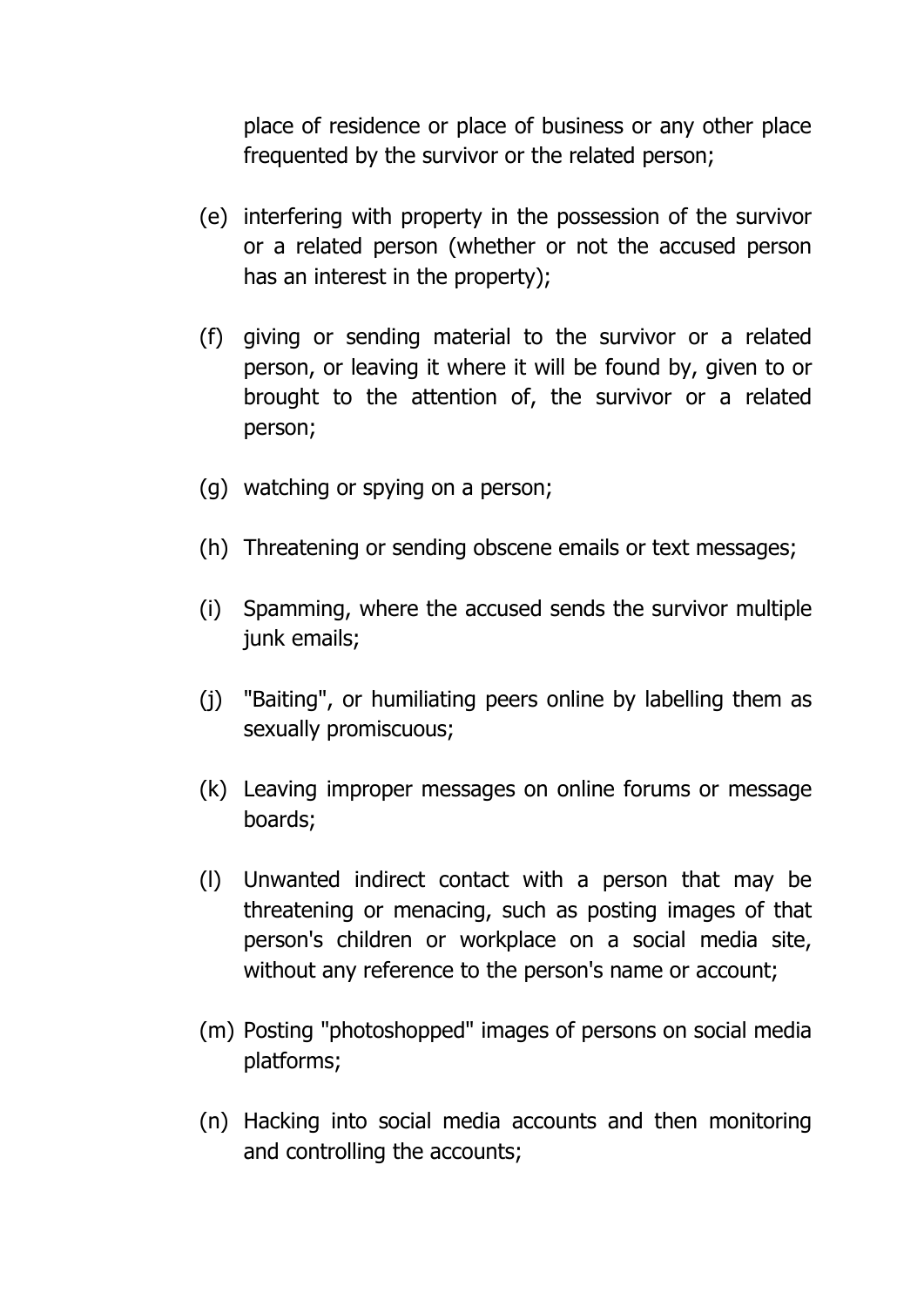- (o) Sending electronic viruses;
- (p) Sending unsolicited emails.

# ILLUSTRATIONS

These acts are acts associated with stalking of A by B:

(a) A repeatedly sends emails to B's subordinate with suggestive comments about B's body.

(b) A repeatedly circulates revealing photographs of a classmate (B) to other classmates.

(4) For the purposes of this section, section 6(3) is not an exhaustive list and in considering whether an act or acts amount to stalking, the court shall consider other acts by A and conclude whether these acts constitute stalking even if they are not listed in section 6(3). Harassment that includes any one or more of the behaviour listed in section 6(3) shall not automatically be considered stalking. The court shall assess as a whole whether the act or acts fit the generally received interpretation of the word stalking.

# **Offence of stalking involving fear of violence or serious alarm or distress**

**7.** (1) A person ("A") whose act or acts -

- (a) amount to stalking; and
- (b) either
	- i. causes another ("B") to fear, on at least two occasions, that violence will be used against B; or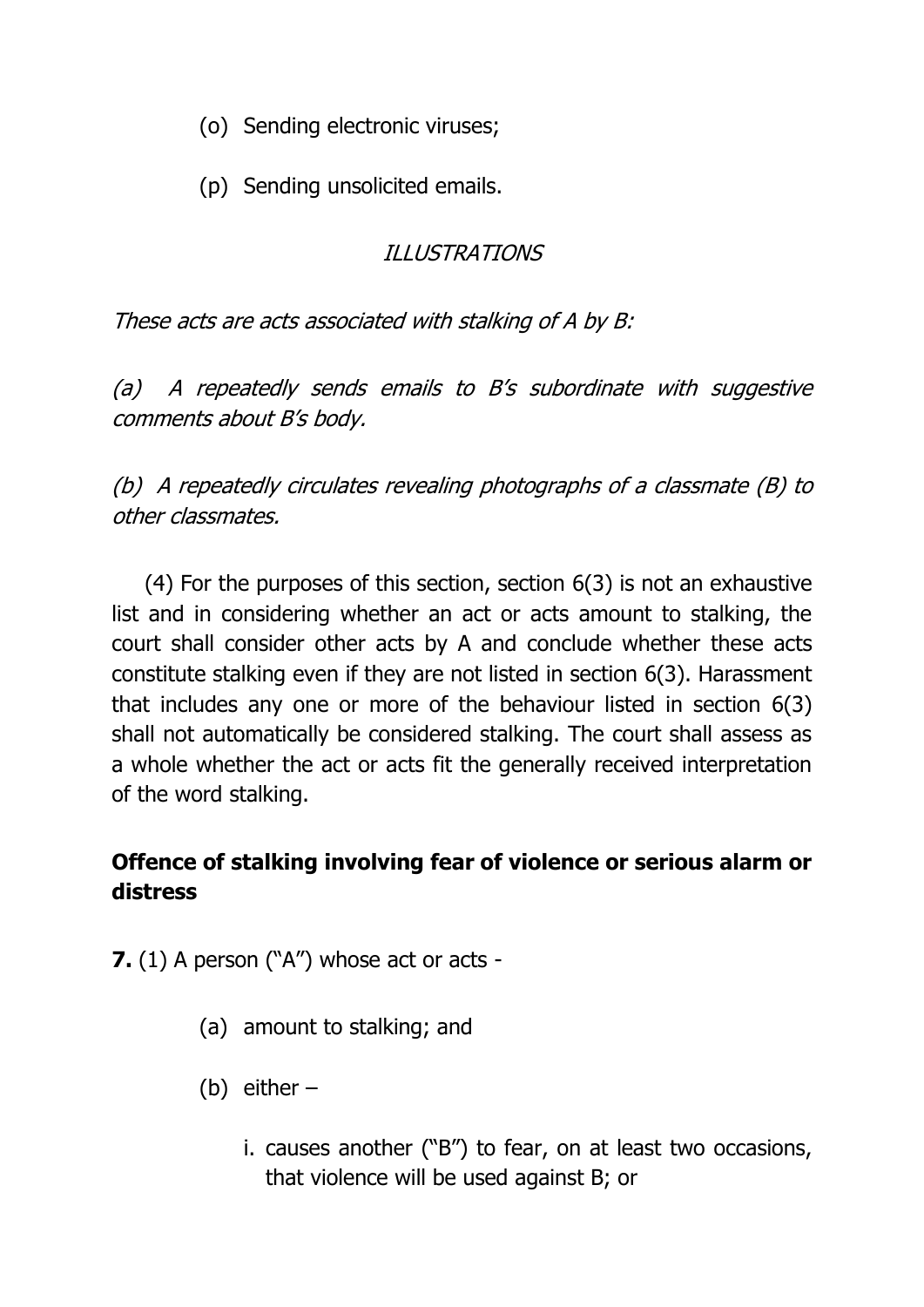ii. causes B serious alarm or distress which has a substantial adverse effect on B's usual day-to-day activities,

is guilty of an offence if A knows or ought to know that A's course of conduct will cause B so to fear on each of those occasions or (as the case may be) will cause such alarm or distress.

(2) For the purposes of this section A ought to know that A's course of conduct will cause B to fear that violence will be used against B on any occasion if a reasonable person in possession of the same information would think the course of conduct would cause B so to fear on that occasion.

(3) For the purposes of this section A ought to know that A's course of conduct will cause B serious alarm or distress which has a substantial adverse effect on B's usual day-to-day activities if a reasonable person in possession of the same information would think the course of conduct would cause B such alarm or distress.

(4) It is a defence for A to show that  $-$ 

- (a) A's course of conduct was pursued for the purpose of preventing or detecting crime;
- (b) A's course of conduct was pursued under any enactment or rule of law or to comply with any condition or requirement imposed by any person under any enactment; or
- (c) the pursuit of A's course of conduct was reasonable for the protection of A or another or for the protection of A's or another's property.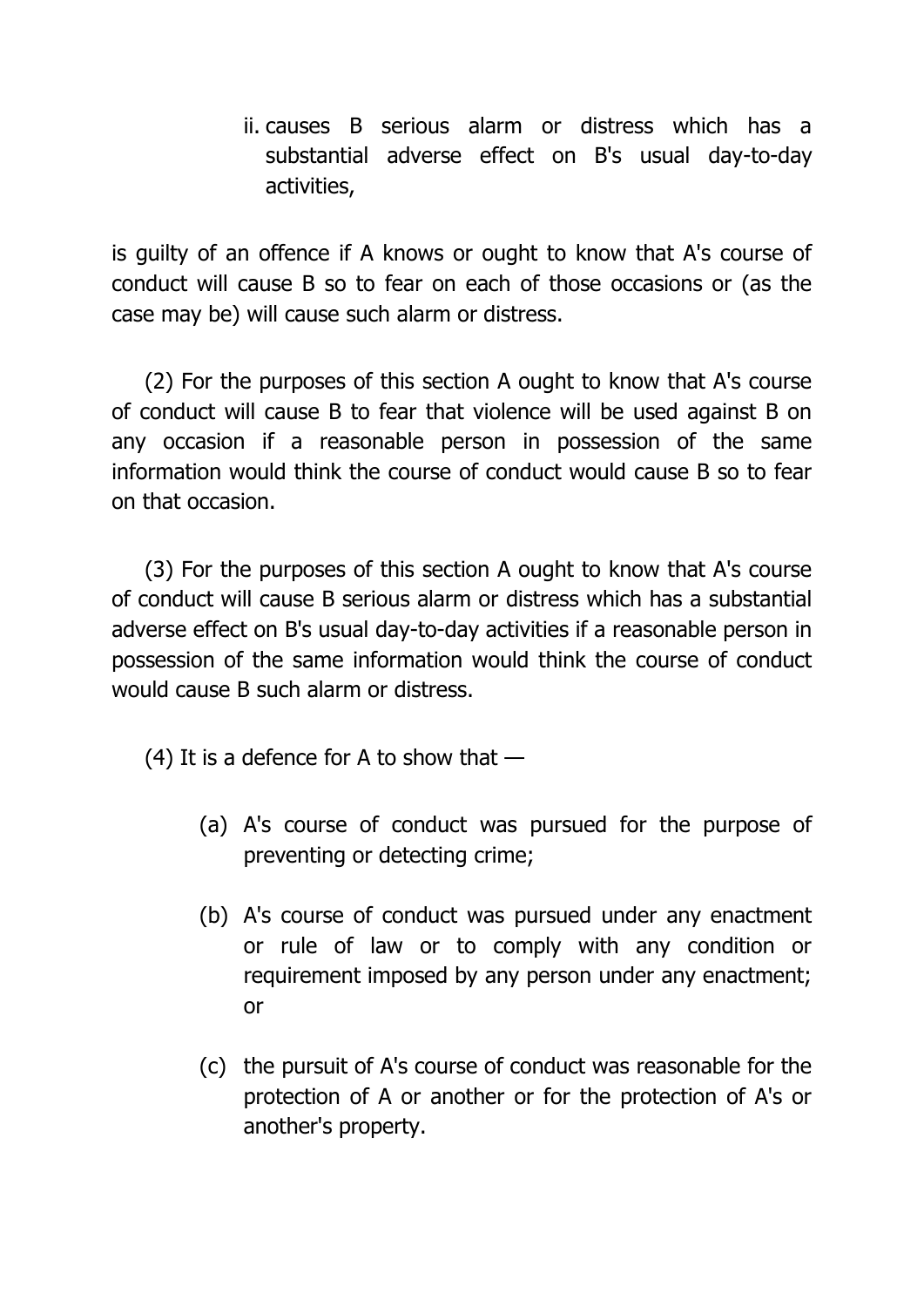(5) For the purposes of this section, "substantial adverse effect" may include -

- (a) B changing his or her route to work, work patterns, or employment;
- (b) B arranging for friends or family to pick up children from school (to avoid contact with A);
- (c) B putting in place additional security measures in his or her home;
- (d) B moving home;
- (e) B is suffering from physical or mental ill-health;
- (f) the deterioration in B's performance at work due to stress;
- (g) B stopping /or changing the way he or she socialises.

### **PART 3 - REMEDIES**

### **Damages**

**8.** (1) A contravention of any sections in Part 2 may be subject of a claim in civil proceedings by the person who is or may be the survivor of the act or acts in question.

(2) On such a claim, damages may be awarded for, *inter alia*, any anxiety caused by the harassment and any financial loss resulting from the harassment.

### **Protection order**

**9.** (1) A survivor under Part 2 may make an application to the court for a protection order.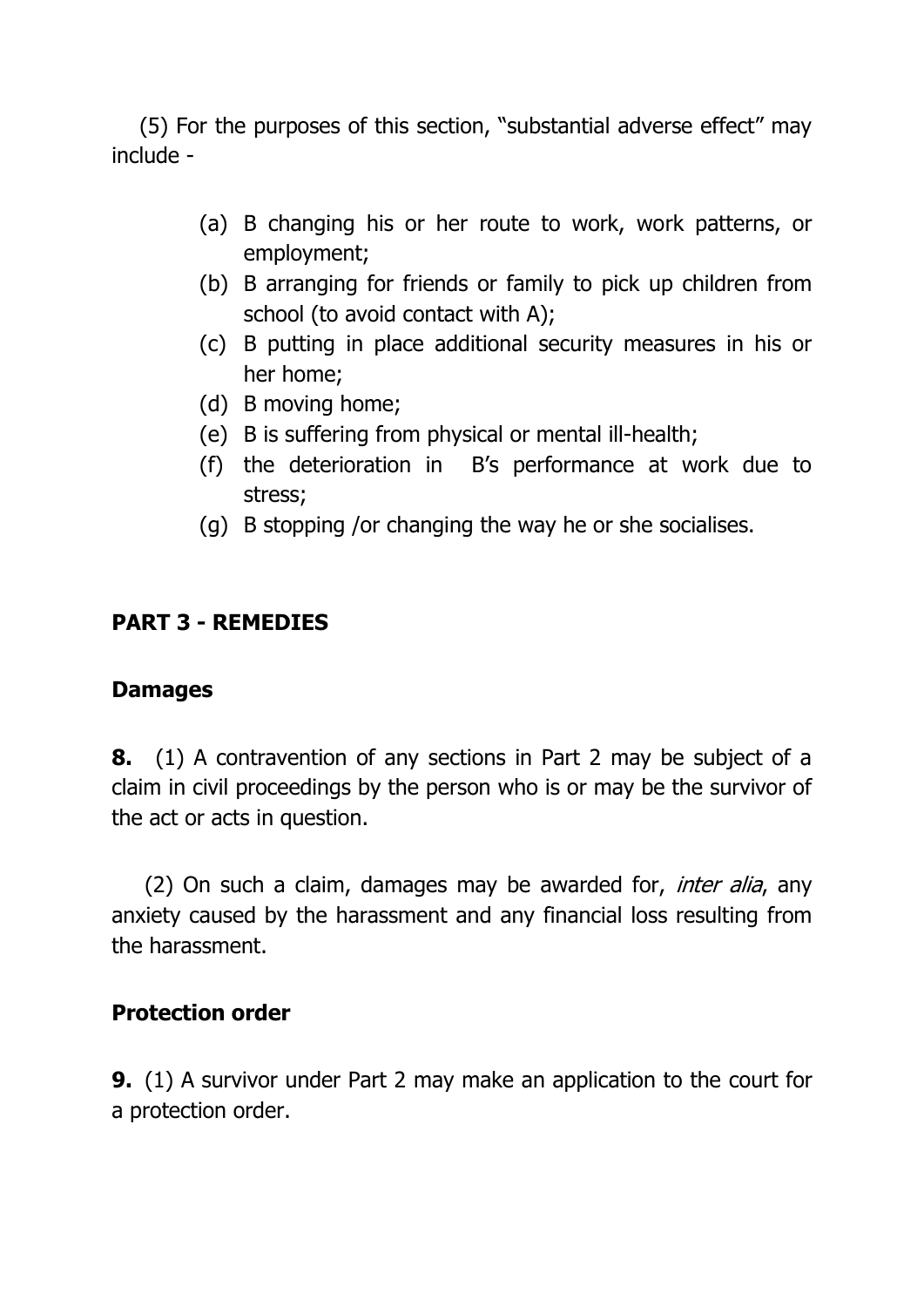(2) A court may make a protection order if it is satisfied on the balance of probabilities that –

- (a) the respondent has contravened any section in Part 2 in respect of the survivor;
- (b) the contravention referred to the paragraph (a) is likely to continue, or the respondent is likely to commit a contravention of any section in Part 2 in respect of the survivor; and
- (c) it is just and equitable in all circumstances.

(3) A protection order may be made under subsection (2) for all or any of the following purposes –

- (a) in the case of a likely contravention or likely continuing contravention of any section in Part 2, prohibiting the respondent from doing any thing in relation to the respondent or any related person, as may be specified in the order;
- (b) in the case of a likely contravention or likely continuing contravention of any section in Part 2, that the respondent shall not, for such period as the court may specify, communicate by any means with the survivor or that the respondent shall not approach within such distance as the court shall specify of the place of residence or employment of the survivor;
- (c) in the case of a likely contravention or likely continuing contravention of any section in Part 2 involving an offending communication, requiring that no person shall publish or continue to publish the offending communication;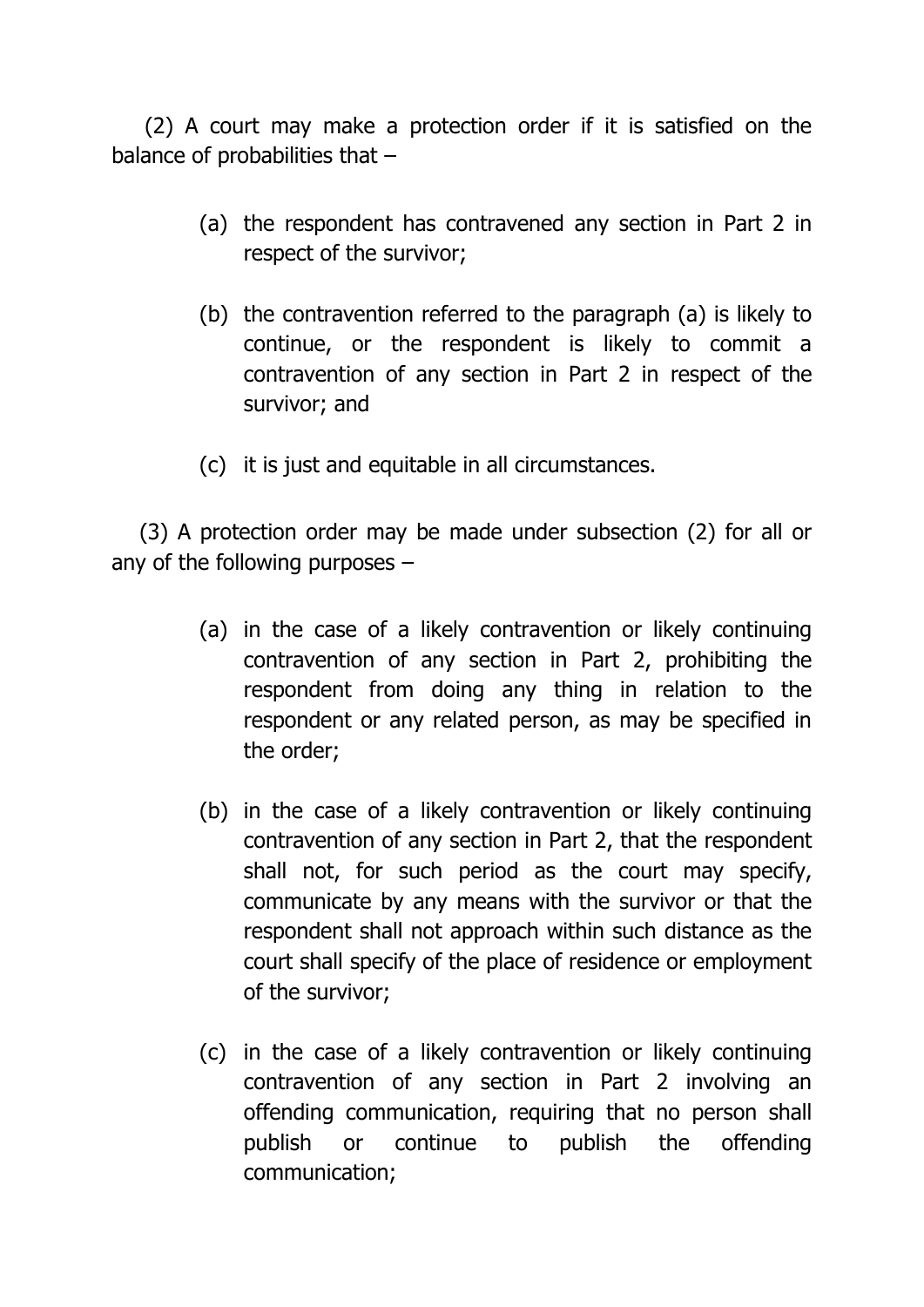- (d) in the case of a likely contravention or likely continuing contravention of any section in Part 2 involving an offending communication, requiring the respondent to remove or delete specific electronic communication(s);
- (e) that the respondent shares an apology or correction as the court deems appropriate in the circumstances;
- (f) the giving of any direction as is necessary for and incidental to the proper carrying into effect of any order made under paragraph (a) or (b).

(4) A protection order may be made subject to such exceptions or conditions as may be specified in the order.

(5) An order under subsection (3)(c) and any direction under subsection 3(c) made with respect to that order shall take effect in respect of the person to whom such order or direction applies –

- (a) from the date when such order or direction, as the case may be, is served on him in such manner as may be prescribed;
- (b) where the court dispenses with the service of such order or direction, from the date when the service on him or her of such order or direction, as the case may be, is dispensed with by the court; or
- (c) such later date as the court may specify.

(6) A protection order shall cease to have effect after such period as the court may specify in the order.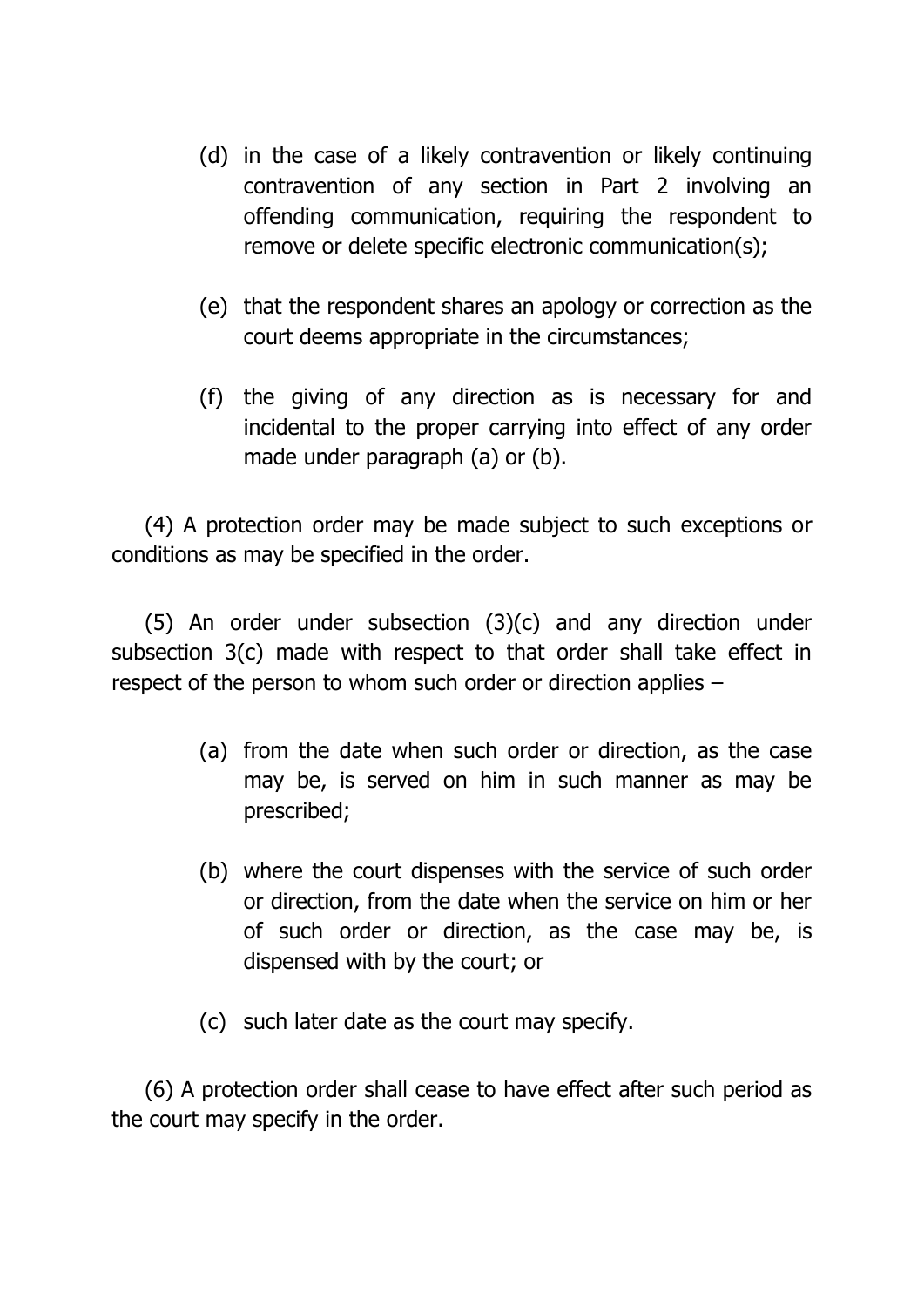(7) The court may, on application of the survivor or any person to whom the protection order applies, vary, suspend, or cancel the protection order or extend the duration of the protection order.

(8) Any person (except the respondent) to whom an order under subsection (3)(c) applies shall not be subject to any civil liability under any law or contract for any act done for the purpose of complying with any order under subsection (3)(c).

(9) A person who fails to comply with the terms of an order under this section shall be guilty of an offence and the survivor may apply for the issue of a warrant for the arrest of the respondent.

# **Expedited protection order**

**10.** (1) Where, upon an application for a protection order under section 9, the court is satisfied that -

- (a) there is prima facie evidence that  $$ 
	- i. the respondent has contravened any section in Part 2 in respect of the survivor;
	- ii. the contravention referred to in sub-paragraph (i) is likely to continue, or the respondent is likely to commit a contravention of any section in Part 2 in respect of the survivor imminently; and
	- iii. the contravention referred to in sub-paragraph (ii), if continued or committed, is likely to have a substantial adverse effect on the survivor; and
- (b) it is just and equitable in all the circumstances for the protection order to be made on an expedited basis,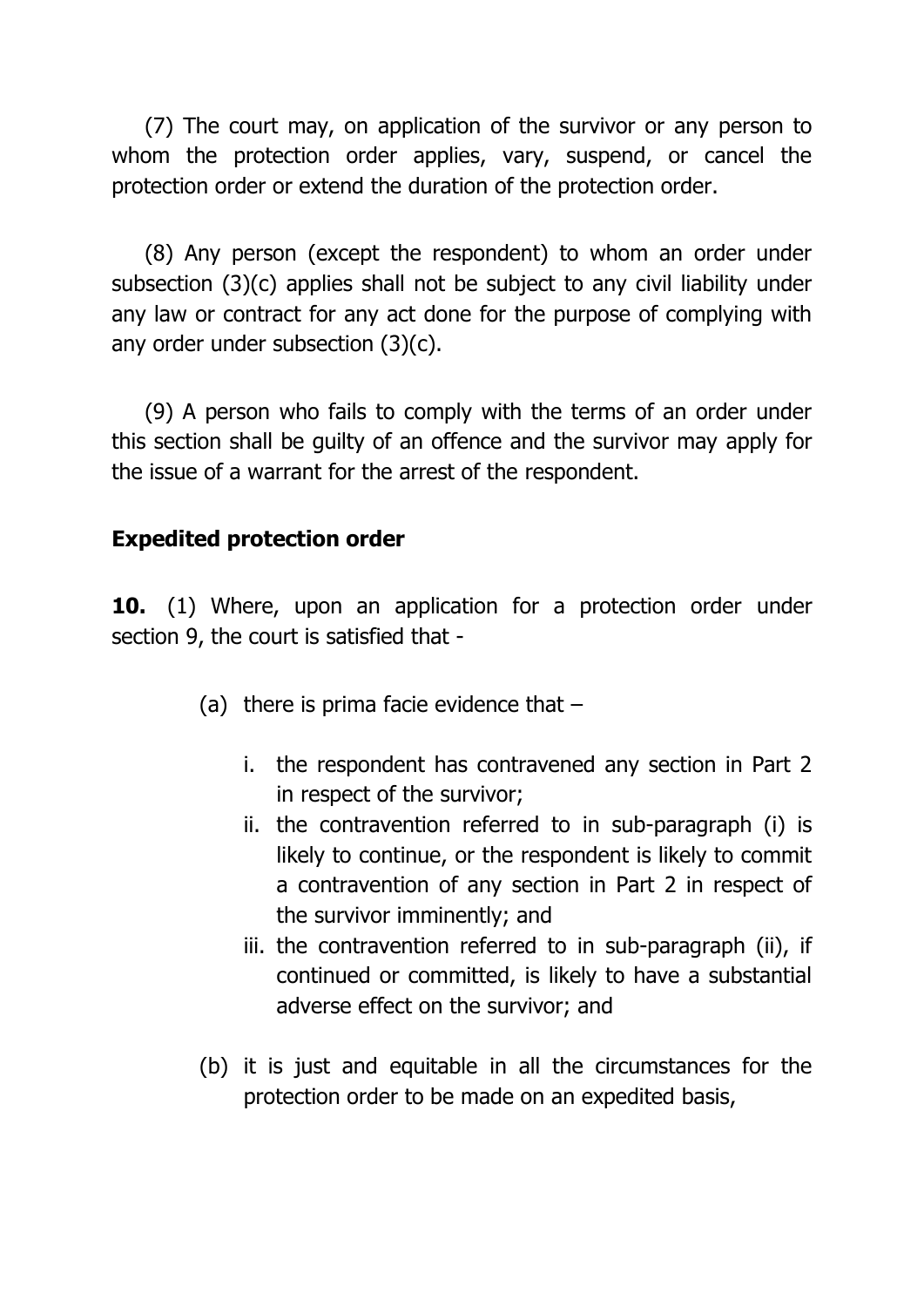the court may make an expedited protection order for all or any of the purposes of section 9(3), notwithstanding that notice of the application has not been served on the respondent or has not been served on the respondent within a reasonable time before the hearing of the application.

(2) An expedited protection order shall take effect in respect of the person to whom such order applies –

- (a) from the date when such order is served on him or her in such manner as may be prescribed;
- (b) where the court dispenses with the service of such order, from the date when the service on him or her of such order is dispense with by the court; or
- (c) such later date as the court may specify.

(3) An expedited protection order shall cease to have effect on the earlier of the following dates –

- (a) 28 days after the date of the making of the expedited protection order;
- (b) on the first day of the hearing of the application for the protection order.

(4) Section 9 (4), (7) and (8) shall, with the necessary modifications, apply to an expedited protection order.

(5) There shall be no appeal against a decision of the court made under this section.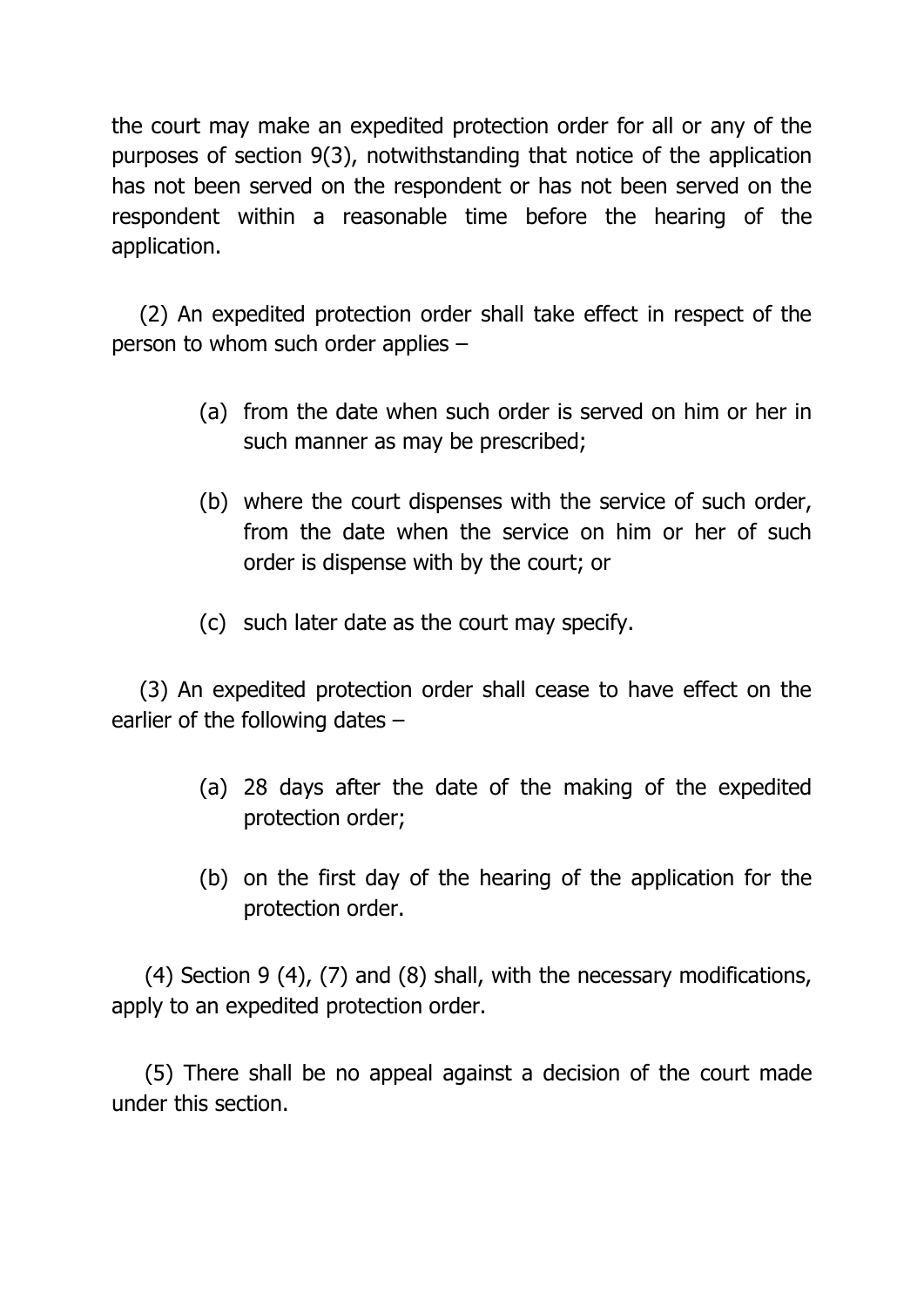(6) A person who fails to comply with the terms of an order under this section shall be guilty of an offence and the survivor may apply for the issue of a warrant for the arrest of the respondent.

### **Restraining order on conviction**

**11.** (1) A court sentencing or otherwise dealing with a person convicted of an offence in this Act may (as well as sentencing him or her or dealing with him or her in any other way) make an order under this section.

(2) The order may, for the purpose of protecting the survivor(s) of the offence, or any other person mentioned in the order from conduct which –

- (a) amounts to harassment; or
- (b) stalking,

prohibit the person convicted of the offence from doing anything described in the order.

(3) The order may have effect for a specified period or until further order.

(4) The prosecutor, the respondent or any other person mentioned in the order may apply to the court which made the order for it to be varied or discharged by a further order.

(5) Any person mentioned in the order is entitled to be heard on the hearing of an application under subsection (4).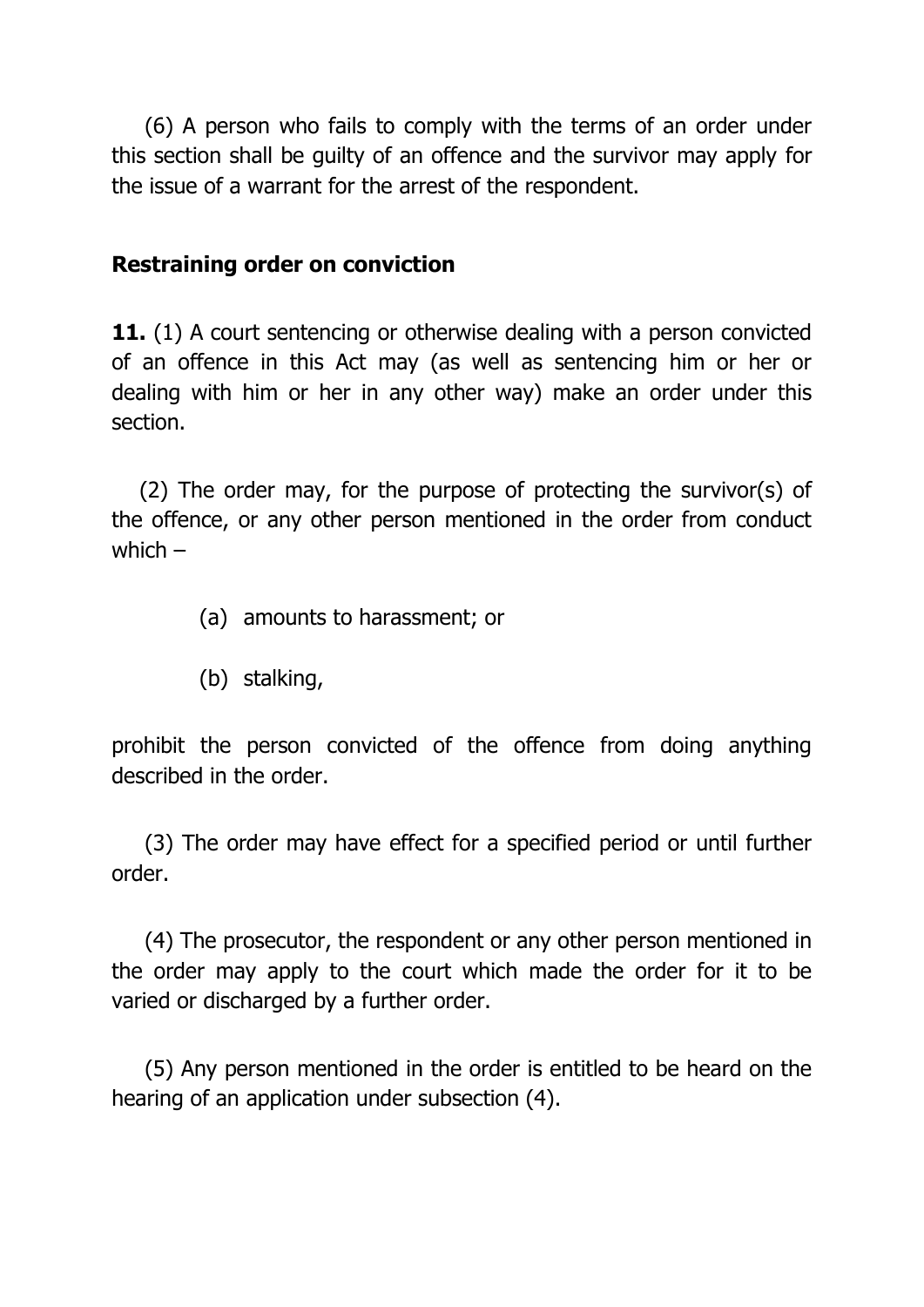(6) If without reasonable excuse the respondent does anything which is prohibited from doing by an order under this section, he is guilty of an offence.

(7) A court dealing with a person for an offence under this section may vary or discharge the order in question by a further order.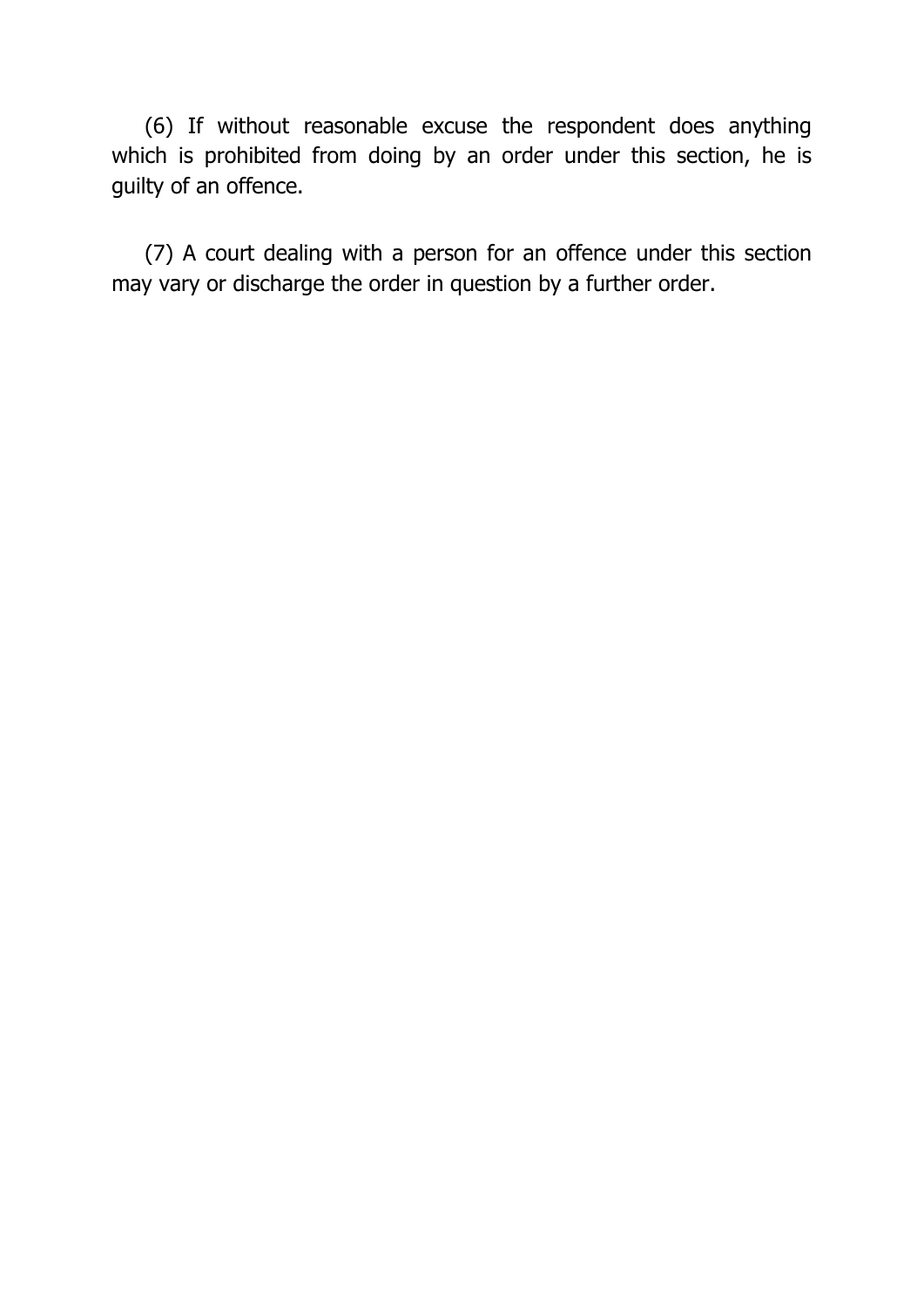## **ANNEX 2**

### **PENAL CODE AMENDMENT BILL 2018**

i n t i t u l e d

 $[$   $]$ 

An Act to amend the Penal Code.

**ENACTED** by the Parliament of Malaysia as follows:

### **Short title and commencement**

**1.** (1) This Act may be cited as the Penal Code (Amendment) Act 2018.

(2) This Act comes into operation on a date to be appointed by the Minister by notification in the Gazette.

### **Amendment of section 503**

**2.** The Penal Code [Act 574] which is referred to as the "Code" in this Act, is amended in section 503 by inserting the following subsection -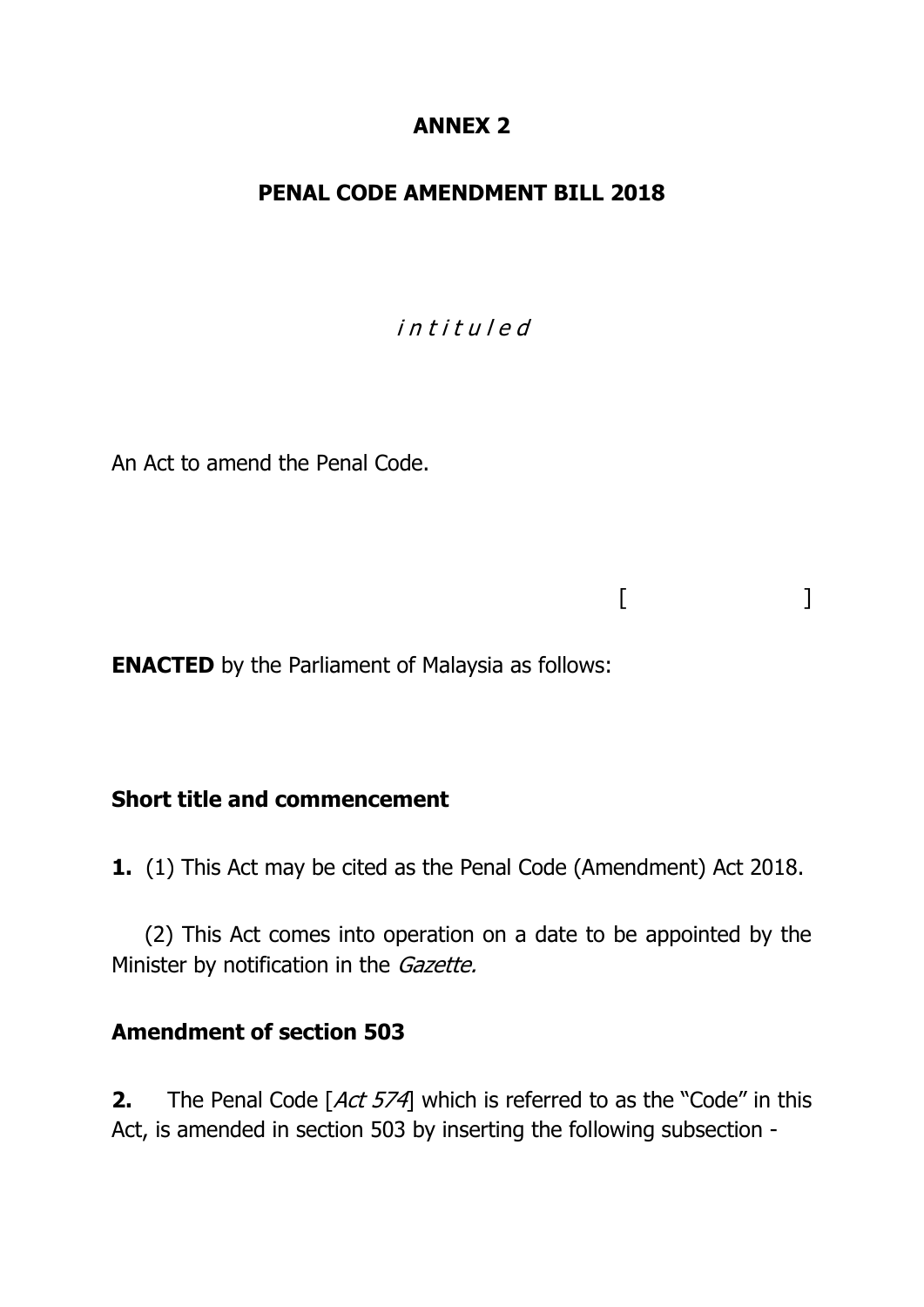"It shall be no defence to a charge under section 503 to prove that the threat was not addressed directly to the person whose person, reputation or property was to be injured, or to the person (if any) against whom the illegal act was to be committed, or to the person whom it was intended to alarm, or to the person whose conduct was intended to be affected, if the threat was made or published in some manner with the intention that it should reach the person whom it was intended to alarm, or (as the case may be) whose conduct was intended to be affected, and that it did reach such person."

# **New section 509A**

**3.** The Code is amended by inserting after section 509 the following section:

# "**Disclosure of intimate image"**

**509A.** (1) Whoever, intending to cause distress to another, discloses an intimate image, without the consent of the individual who appears in the said intimate image, commits an offence under this section.

(2) It is not an offence under this section for the person to disclose the image to the individual who appears in the said intimate image.

(3) It is a defence for a person charged with an offence under this section to prove that –

- (a) he or she reasonably believed that the disclosure was necessary for the purposes of preventing, detecting, or investigating crime;
- (b) the disclosure was made in the course of, or with a view to, the publication of journalistic material, and he or she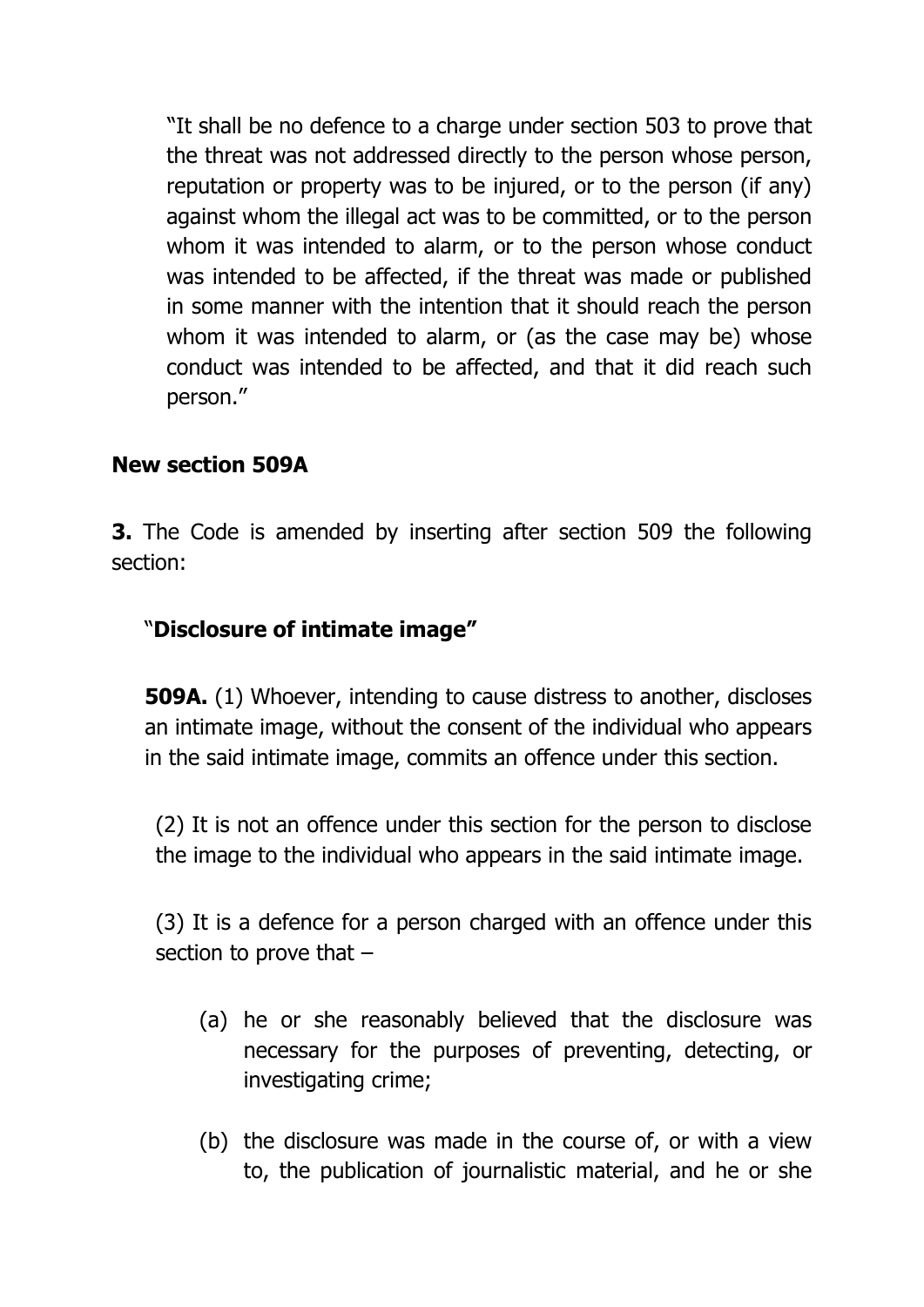reasonably believed that, in the particular circumstances, the publication of the journalistic material was, or would be, in the public interest; or

- (c) he or she reasonably believed that the image had previously been disclosed for reward and he or she had no reason to believe that the previous disclosure for reward was made without the consent of the individual mentioned in subsection (1).
- (4) For the purposes of this section and section 509B
	- (a) A person "discloses" something to a person if, by any means, he or she gives or shows it to the person or makes it available to the person. Something that is given, shown, or made available to a person is disclosed –
		- i. whether or not it is given, shown, or made available for reward; and
		- ii. whether or not it has previously been given, shown, or made available to the person.
	- (b) An "intimate image" means a moving or still image that shows something that is not of a kind ordinarily seen in public and
		- i. it shows all or part of an individual's exposed genitals or pubic area;
		- ii. it shows something that a reasonable person would consider to be sexual because of its nature; or
		- iii.its content, taken as a whole, is such that a reasonable person would consider it to be sexual.
	- (c) References to an "image" shall include
		- i. a negative version of an image described in subsection (4)(b); and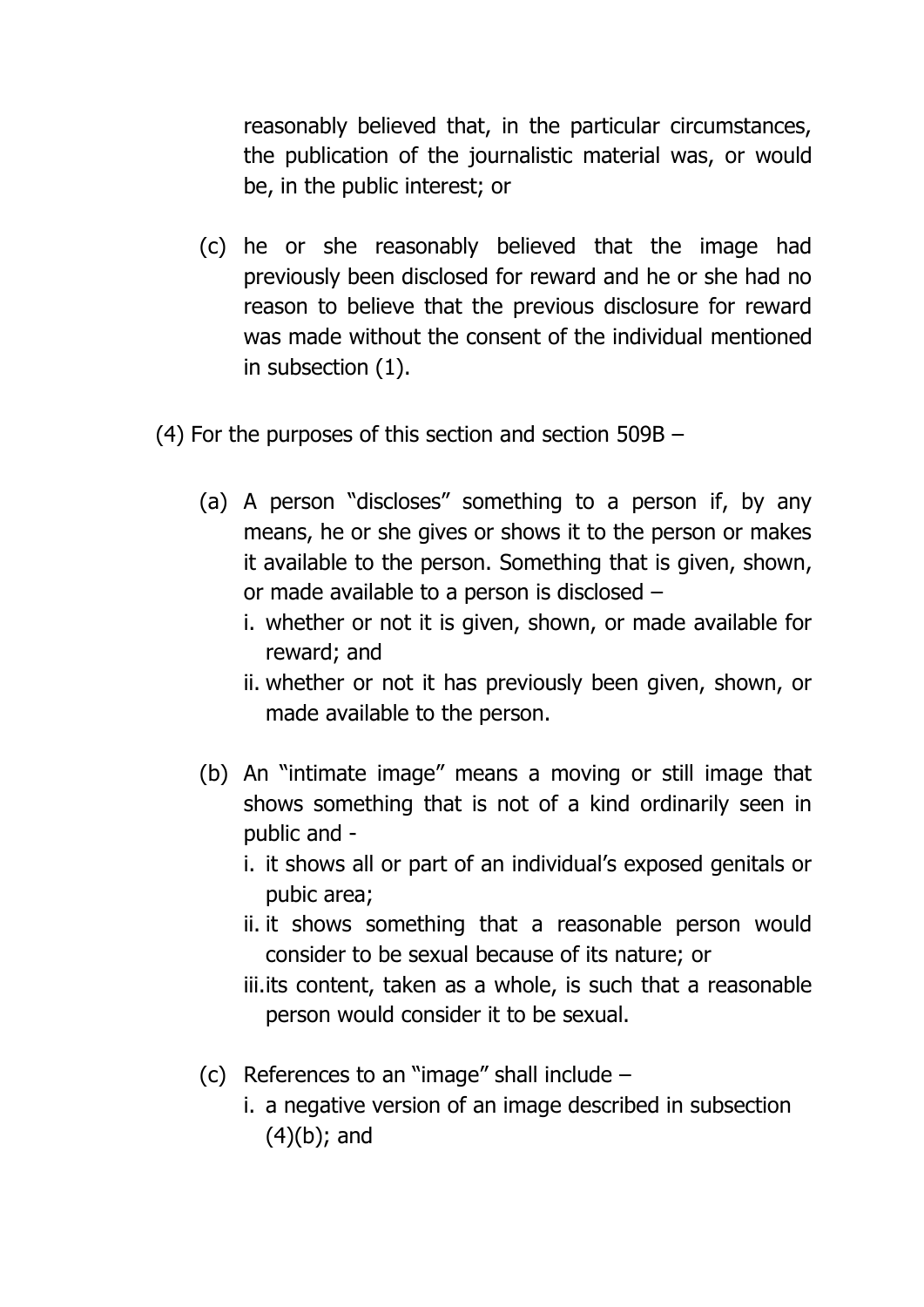- ii. data stored by any means which is capable of conversion into an image described in subsection (4)(b)
- (5) Subsection (6) applies in the case of  $-$ 
	- (a) images that consist of or includes an image that has been altered in any way;
	- (b) an image that combines two or more images; and
	- (c) an image that combines an image with something else.
- (6) The image is not intimate if  $-$ 
	- (a) it does not consist of or include an image that is itself intimate;
	- (b) it is only intimate by virtue of the alteration or combination mentioned in subsection (5); or
	- (c) it is only by virtue of the alteration or combination mentioned in subsection (5) that the person mentioned in subsection (1) is shown as part of, or with, whatever makes the image intimate.

## ILLUSTRATION

A person (A) posts a photograph of another person (B) on a social media website without B's express or implied consent and the photograph depicts B engaged in sexual activity.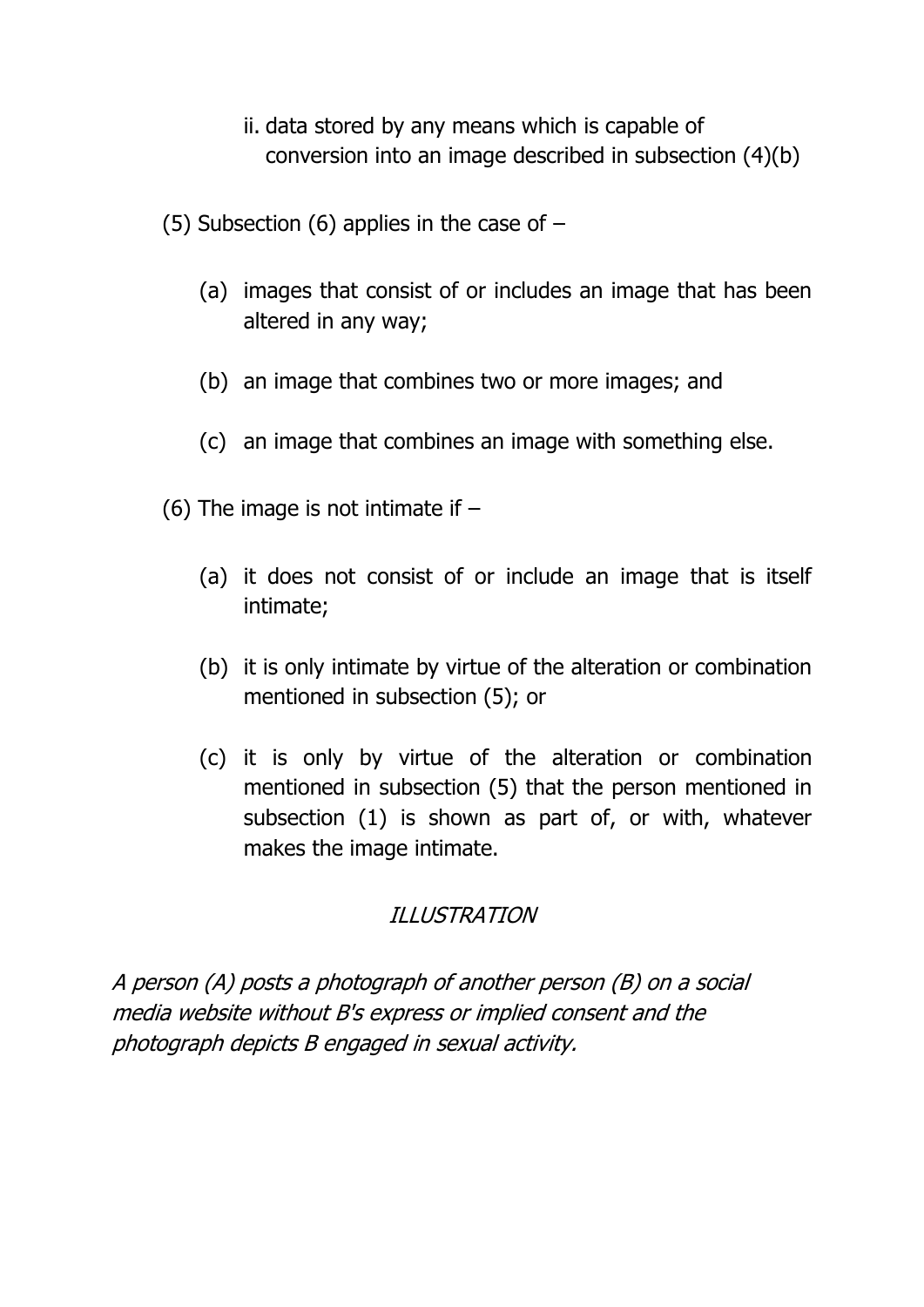# **New section 509B**

**4.** The Code is amended by inserting after section 509A the following section:

# **"Threat to disclose intimate image"**

**509B.** (1) Whoever (A), threatens another person (B) to disclose an intimate image of B or of another person (C) and the distribution of the intimate image would violate the privacy of B and A intends that B will believe, or believes that B will probably believe, that A will carry out the threat, commits an offence.

(2) For the purposes of this section, a threat may be made by any conduct and may be explicit or implicit.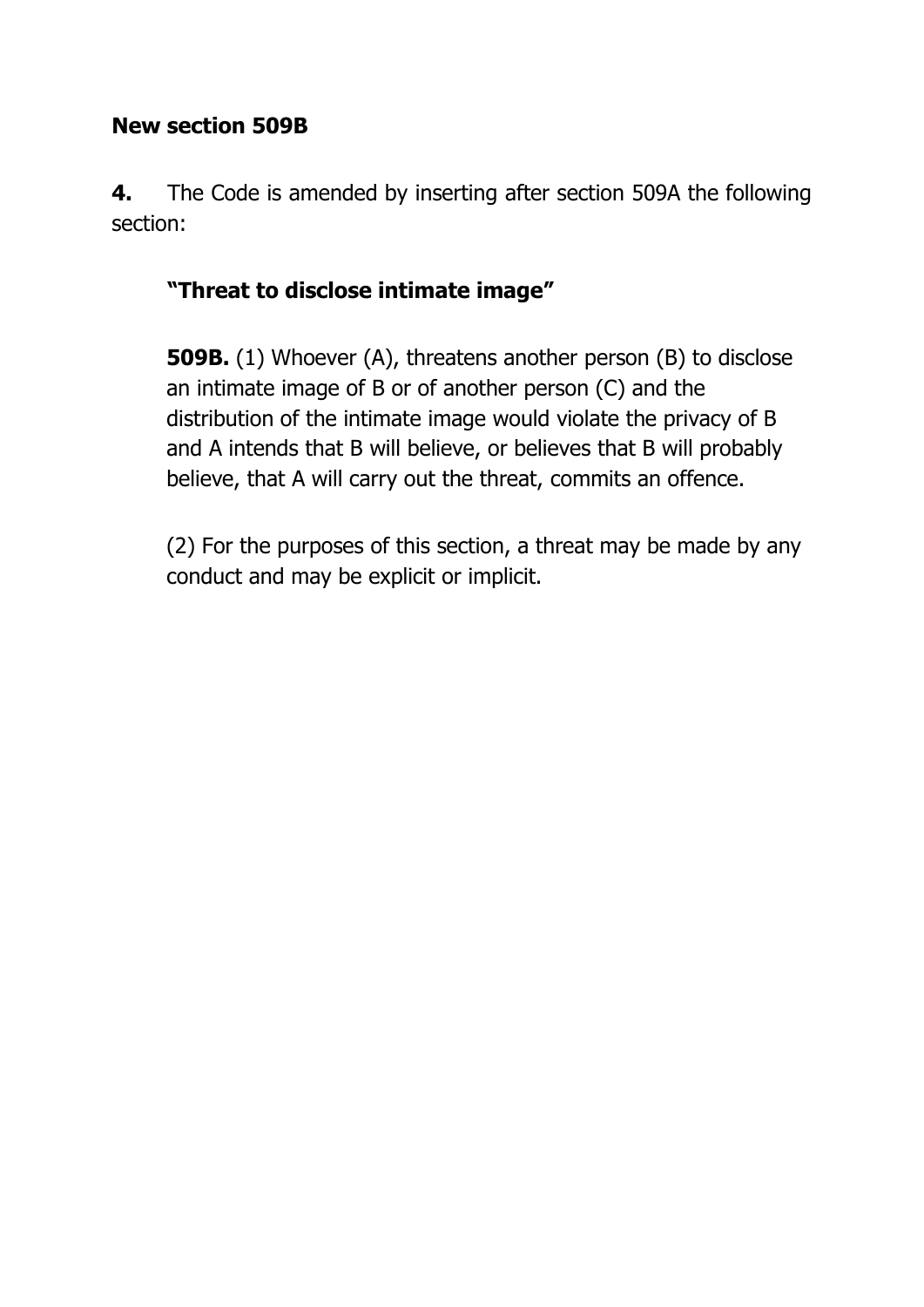### **ANNEX 3**

## **PERSONAL DATA PROTECTION (AMENDMENT) BILL 2018**

# i n t i t u l e d

 $[$   $]$ 

An Act to amend the Personal Data Protection Act 2010.

**ENACTED** by the Parliament of Malaysia as follows:

### **Short title and commencement**

**1.** (1) This Act may be cited as the Personal Data Protection (Amendment) Act 2018.

(2) This Act comes into operation on a date to be appointed by the Minister by notification in the Gazette.

### **Amendment of the preamble**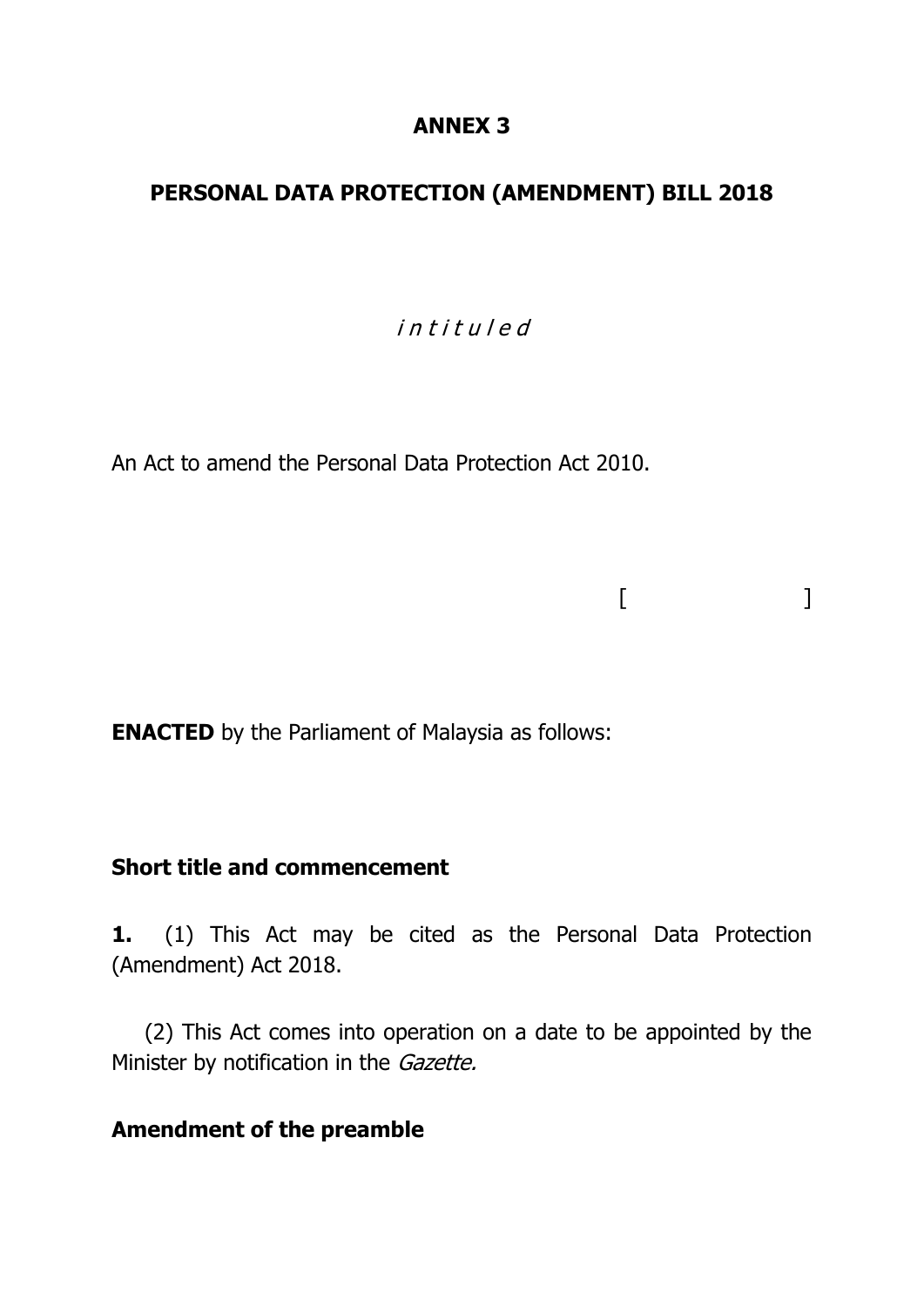**2.** The Personal Data Protection Act 2010 [Act 709], which is referred to as the "principal Act" in this Act is amended in the preamble by substituting for the words "in commercial transactions" the words "relating to individuals".

# **Amendment of section 2(1)**

**3.** The principal Act is amended in section 2(1) by inserting the words "Except as otherwise provided under this Act" before the words "this Act applies".

# **New section 42A**

**4**. The principal Act is amended by inserting after section 42 the following section:

# "**Unlawful disclosure of personal data"**

**42A.** (1) A person shall not knowingly or recklessly, without the consent of the data user -

- (a) obtain or disclose personal data or the information contained in personal data; or
- (b) procure the disclosure to another person of the information contained in personal data.

(2) Subsection (1) does not apply to a person who shows  $-$ 

- (a) that the obtaining, disclosing, or procuring  $$ 
	- i. was necessary for the purpose of preventing or detecting crime; or